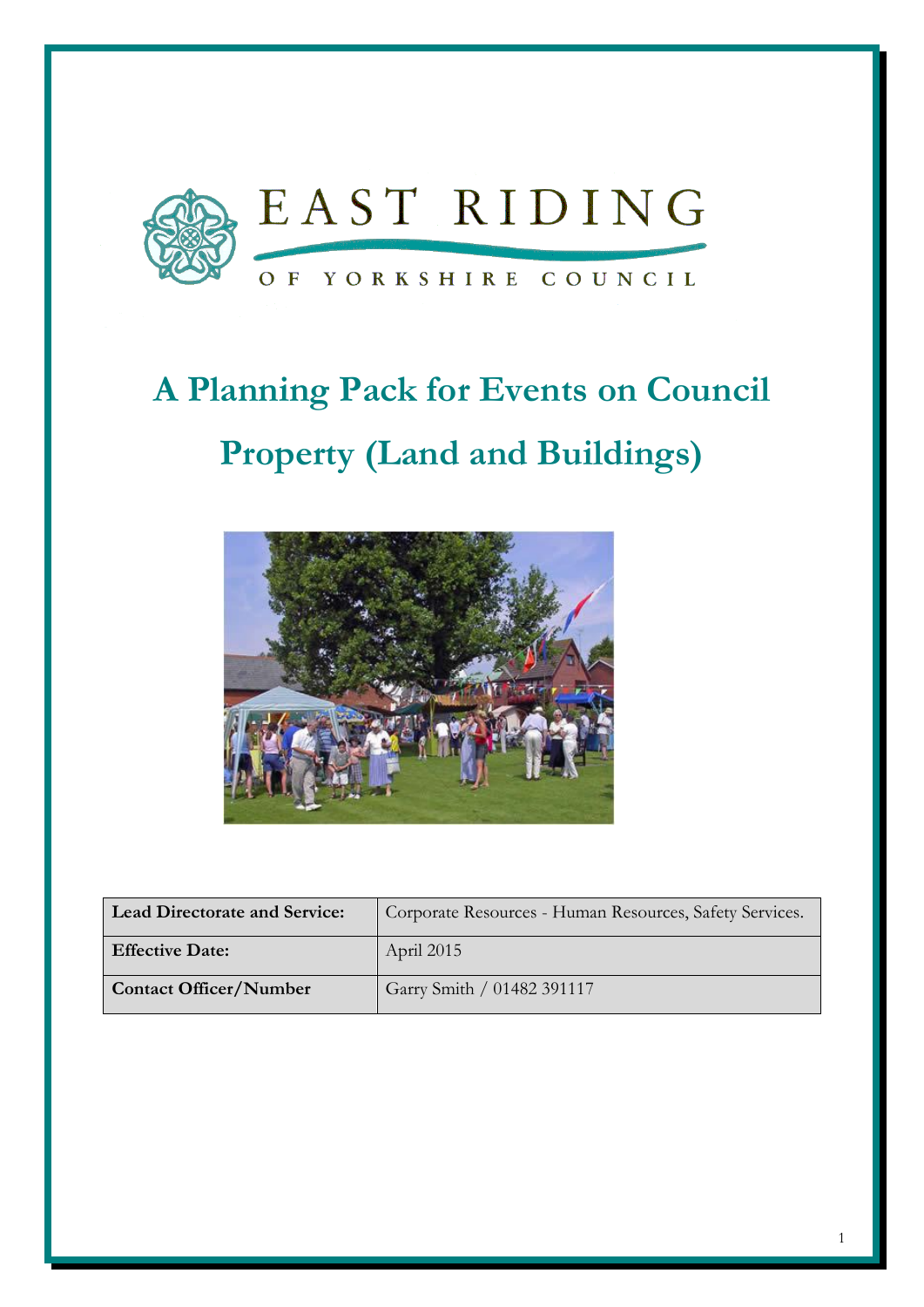#### **1. Introduction**

This planning pack provides you with an overview of your duties and responsibilities identifies key tasks and gives specific advice from the regulatory services that you may need to consult when organising and holding an event on council owned land.

Events may also need to be licensed with the authority. This may require you to adopt more stringent controls and conditions.

Following the guidance is part of the Council's policy and procedures. Event organisers will be held responsible for matters arising from deficiencies in their planning process and subject to enforcement by this Council, Police, Fire and Rescue Service or the Health and Safety Executive. Event organisers may also be the subject of private litigation. You must also be aware that the Council will refuse a licence application should you not meet the current health and safety regulations or the requirements laid down by the authority. As such, it is recommended that in addition to the Council, advice is sought from other enforcement bodies.

The Councils Customer Service Centres, located around the East Riding of Yorkshire, and the Council's internet site carries information for event organisers. This is usually the first point of contact.

#### **2. Foreword**

The Council is committed to pursuing continual improvements in health and safety. This planning pack supports this commitment and forms part of the Councils' health and safety management system. This document, in conjunction with additional services offered by the Council, will assist applicants in managing the safety of events.

#### **3. Roles and Responsibilities**

#### **East Riding of Yorkshire Council**

Council officers can advise on the following:

- The notification of an event to be held on Council owed property (land or buildings);
- Health and safety considerations, including risk assessments and emergency planning;
- Food hygiene requirements;
- Environmental issues for example waste, noise, etc;
- Licensing requirements;
- Insurance requirements;
- Identification of other public bodies for consultation;
- Coordination of off-site emergency plans, liaising with emergency services, local authorities and other appropriate agencies;
- Implications on the public transport system, through co-ordination with the Council's Streetscene Services.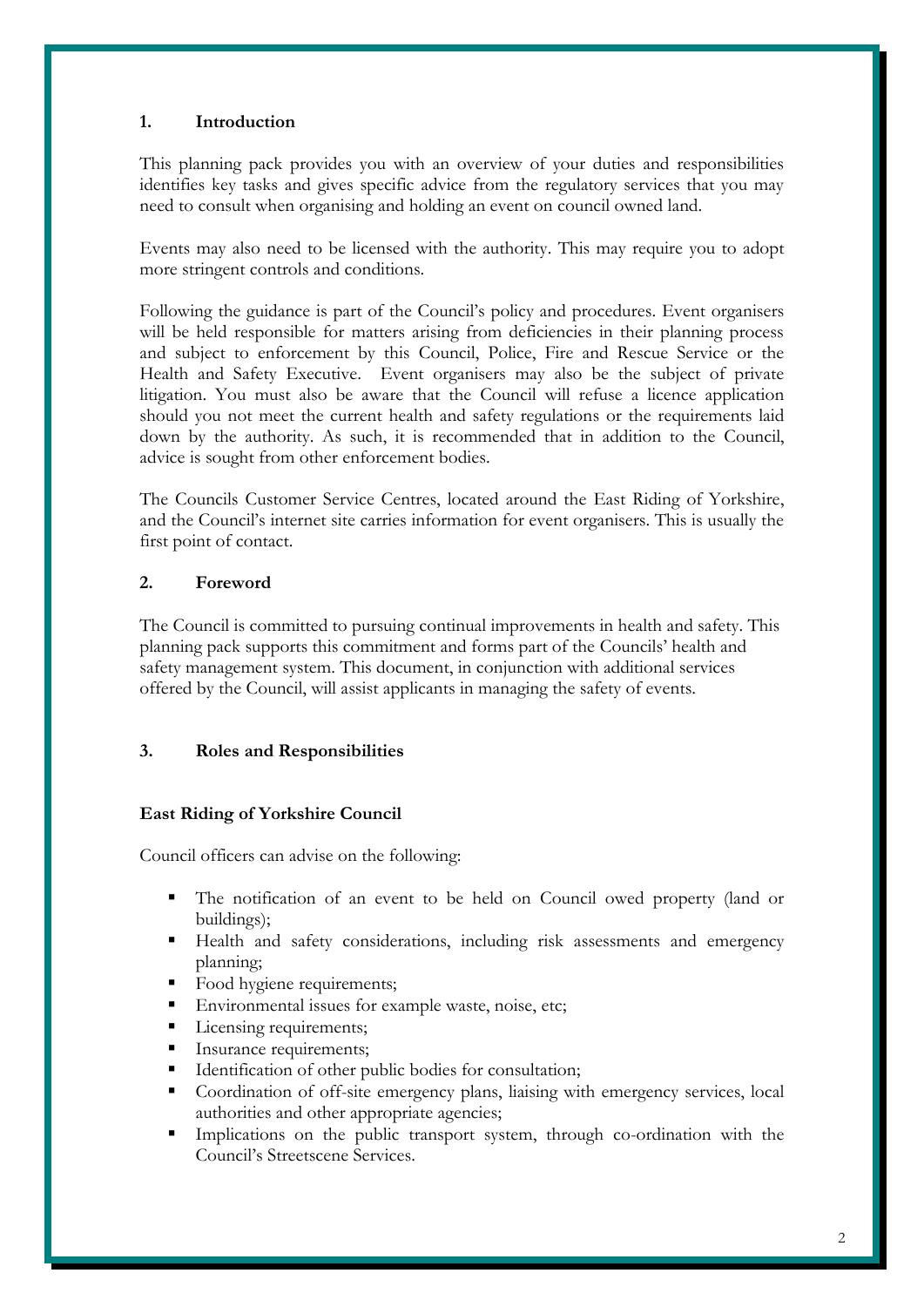In particular Streetscene Services can advise upon the following:

- The need for road closures and/or diversion routes;
- Activities on public highways, car parks and/or footpaths;
- Detail's of scheduled road works and/or other potential disruption.

The Yorkshire Ambulance Service may provide advice on the following:

- Services that may be available to deal with matters arising from your event;
- Site access and egress provision, and parking requirements for the emergency vehicles;
- A contact point for the NHS and voluntary aid societies, for example St Johns' Ambulance or the British Red Cross.

Humberside Fire and Rescue Service can provide advice on the following:

- Safety from fire;
- Means of escape;
- Emergency lighting;
- Fire alarms and extinguishers;
- Site access;
- Liaison with the fire crew;
- Water supplies (fire appliances carry only a limited amount of water that may need supplementing from a readily identifiable and accessible hydrant);
- Emergency plans for major incidents either on site or nearby and associated with the event;
- Firework displays.

Humberside Police can provide advice on the following:

- The role of the Police in relation to events;
- Provision of any Police services agreements;
- Legislation;
- Arrangement's relating to traffic movement on the highway; public order; or crime.

#### **4. Application to use Council Property**

The organiser must verify who owns the land on which they propose to hold the event. If it is public open space, land or building owned or maintained by East Riding of Yorkshire Council the organiser must seek permission to hold the event.

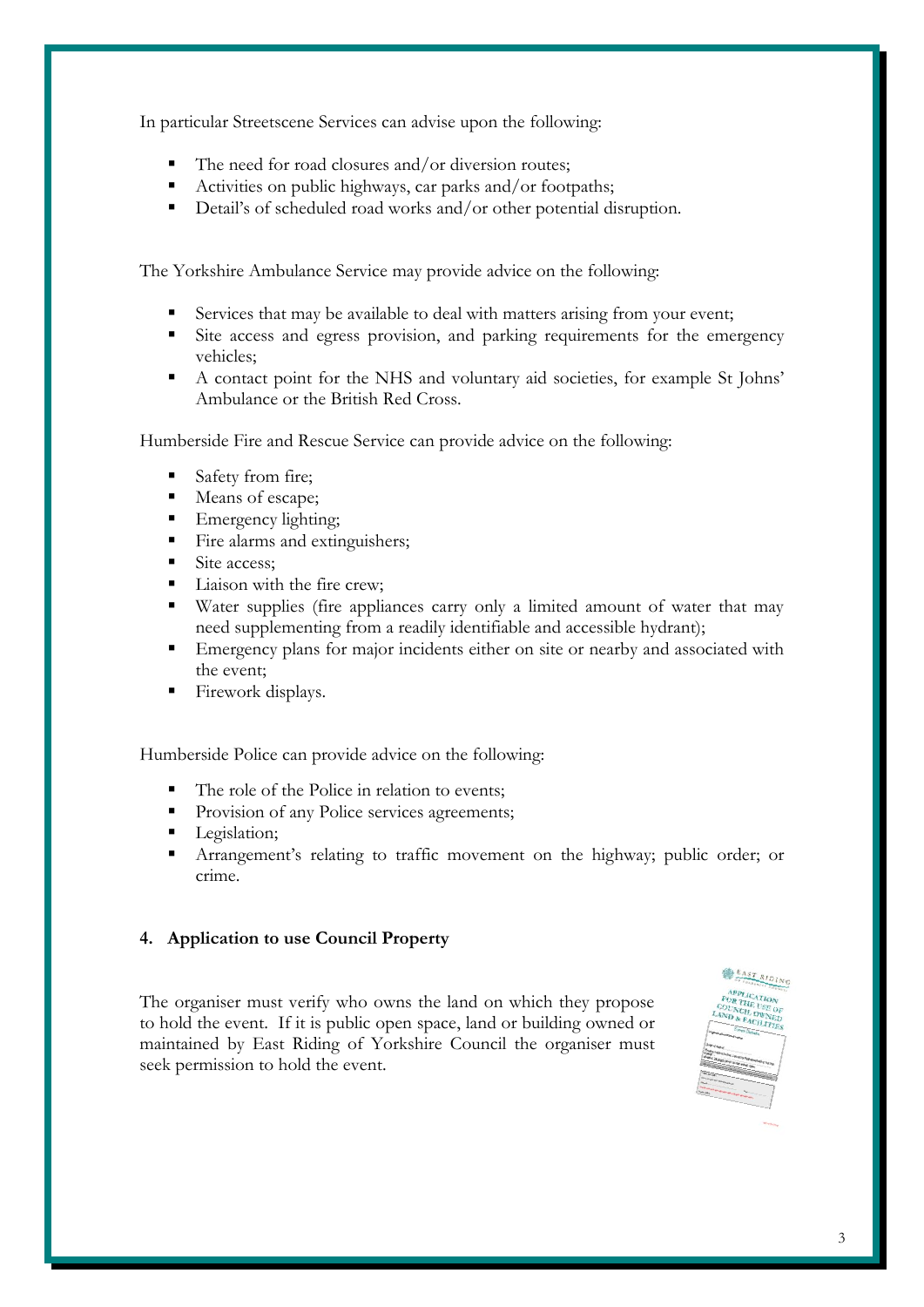If you propose to hold an event on council land, please complete the Notification Form (Appendix 1) and forward it to your local Customer Services Centre (CSC) or visit your local Customer Services Centre to complete the form there. If you have an internet connection you can complete the form on line at **[www.eastriding.gov.uk](http://www.eastriding.gov.uk/)**

Following receipt and approval the Council will issue the relevant permissions.

The council will ensure that its relevant departments receive copies of your form in order that they can, if necessary, contact you regarding any specific points.

The Councils' Safety Officers may wish to obtain further details from you and give specific guidance for your event.

#### **4.1 A Licence Agreement to Run the Event on Council Owned Land**

You may have to complete an additional form to the event notification form, depending upon the nature of the event. This form, 'Application for the Use of Council Owned Land and Facilities' will be forwarded to you from the Councils department dealing with your request. They can be contacted using the appropriate number from the contact list within this document. This form must be returned at least three months prior to the proposed event date for licensed events, or 28 days prior to the proposed event date for non-licensed events.

The information requested in the application form helps to ensure that your proposed event is successful and safe. It also helps to protect both the event organiser and the council against claims for injury, etc.

#### **4.2 Insurance**

Event organisers could be held legally liable for the costs or damages for any injuries, property damage etc., which may occur as a result of the event. It is essential to contact an insurer or broker as early as possible to seek advice and assistance.

It is imperative that you arrange public liability insurance with a minimum limit of indemnity of  $\ell_{2m}$  up to a maximum of  $\ell_{10m}$ . In many instances a greater level of cover may be needed, for example you will need to tell the insurers if any unusual activity is taking place as failure to do so could invalidate your insurance. If in doubt you should provide full details of the event to your insurers. It is also wise to read any exclusions noted on your policy.

If you do not have this cover, any claim could be pursued against the organisers and their private finances. It is in the interest of the organiser that they maintain appropriate public liability insurance.

Organisers should ensure that contractors have their own public liability insurance, and that they comply with any policy terms and conditions. You will require a copy of their policy.

In the event of an injury or damage to property, full details of the incident must be written down, and the matter must be reported to your insurer without delay. If something happens, do not admit liability as it may invalidate your cover.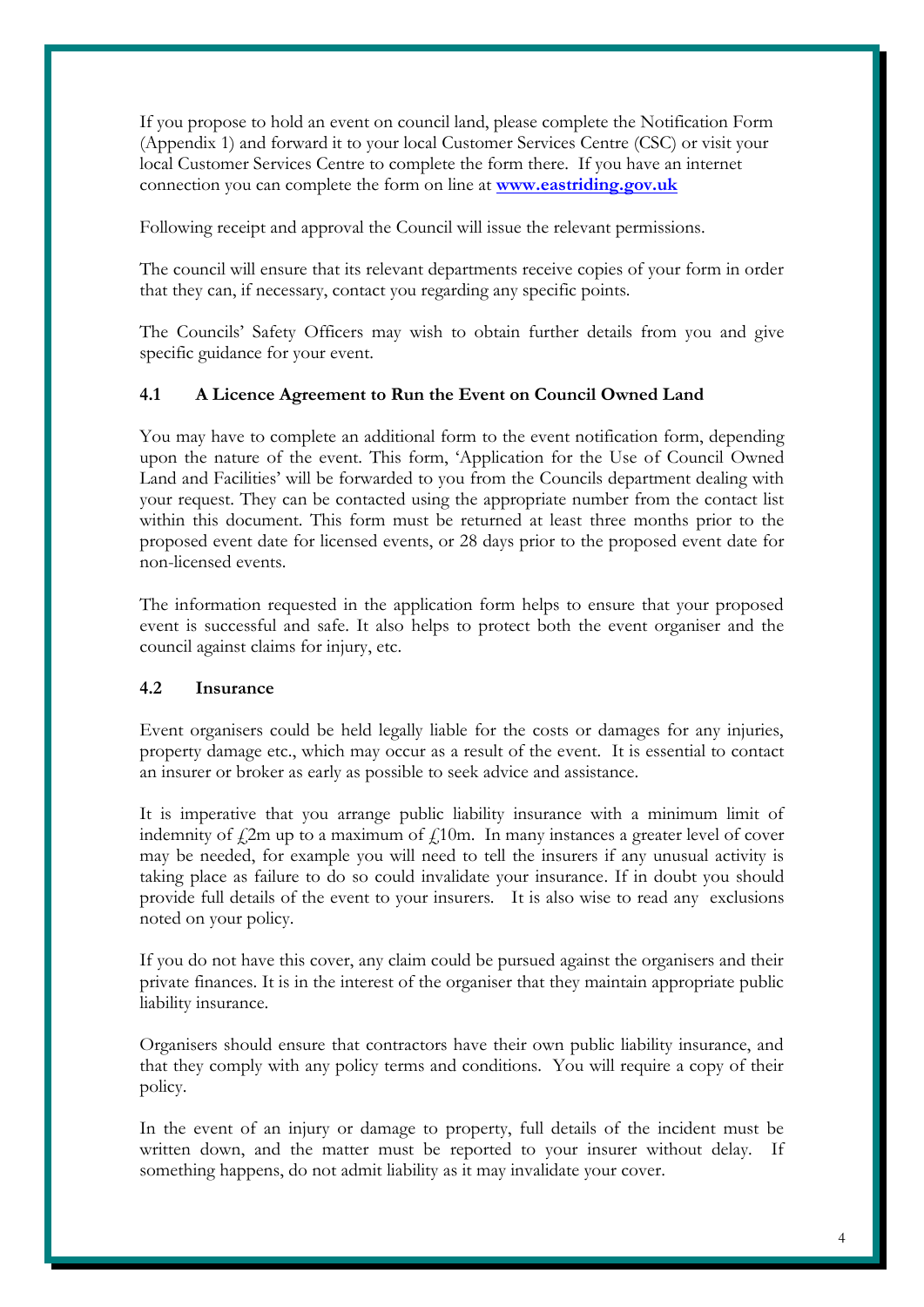If the event that you are planning to hold is to be in any building or on land owned by the Council then you must send proof of your insurance cover to the Council's representative. The organiser must obtain written confirmation that insurance arrangements are adequate before holding the event.

Where appropriate, all applicants must also provide an Event Management Plan and risk assessment for the proposed event to ensure public safety. Your contact officer will be able to advise you.

Once your notification form has been received and processed you will either receive a letter confirming that the event can take place or stating the reasons why it cannot.

Upon satisfactory approval of the proposed event our legal department will forward a formal licence agreement for the use of Council owned land and or facilities for signature and return.

Please be aware that the following timescales must be fully met in order that your event can take place:

- The notification form must be submitted as soon as possible (ideally 3 months prior to the event date);
- An application form, if applicable, in addition to all necessary supporting information, must be submitted at least 3 months in advance of a licensed event, or 28 days prior to a non-licensed event ;
- The formal licence agreement for use of Council land or facilities must be signed and returned to the council prior to the event taking place.

#### **4.3 Council Contact Details**

Please contact the relevant department, dependent on the proposed site of your event;

| Area for proposed event    | Telephone    |
|----------------------------|--------------|
| Highways, car parks, parks | 01482 395629 |
| and open spaces            |              |
| Sewerby Hall & Gardens     | 01262 676180 |
| Foreshores                 | 01262 678255 |
| Any other council land     | 01482 393930 |
| Private land               | 01482 396291 |

#### **4.4 Council Costs**

#### **a. Administrative Costs**

The Council's charges for costs associated with processing and administration of a licence agreement will be confirmed on receipt of the completed application.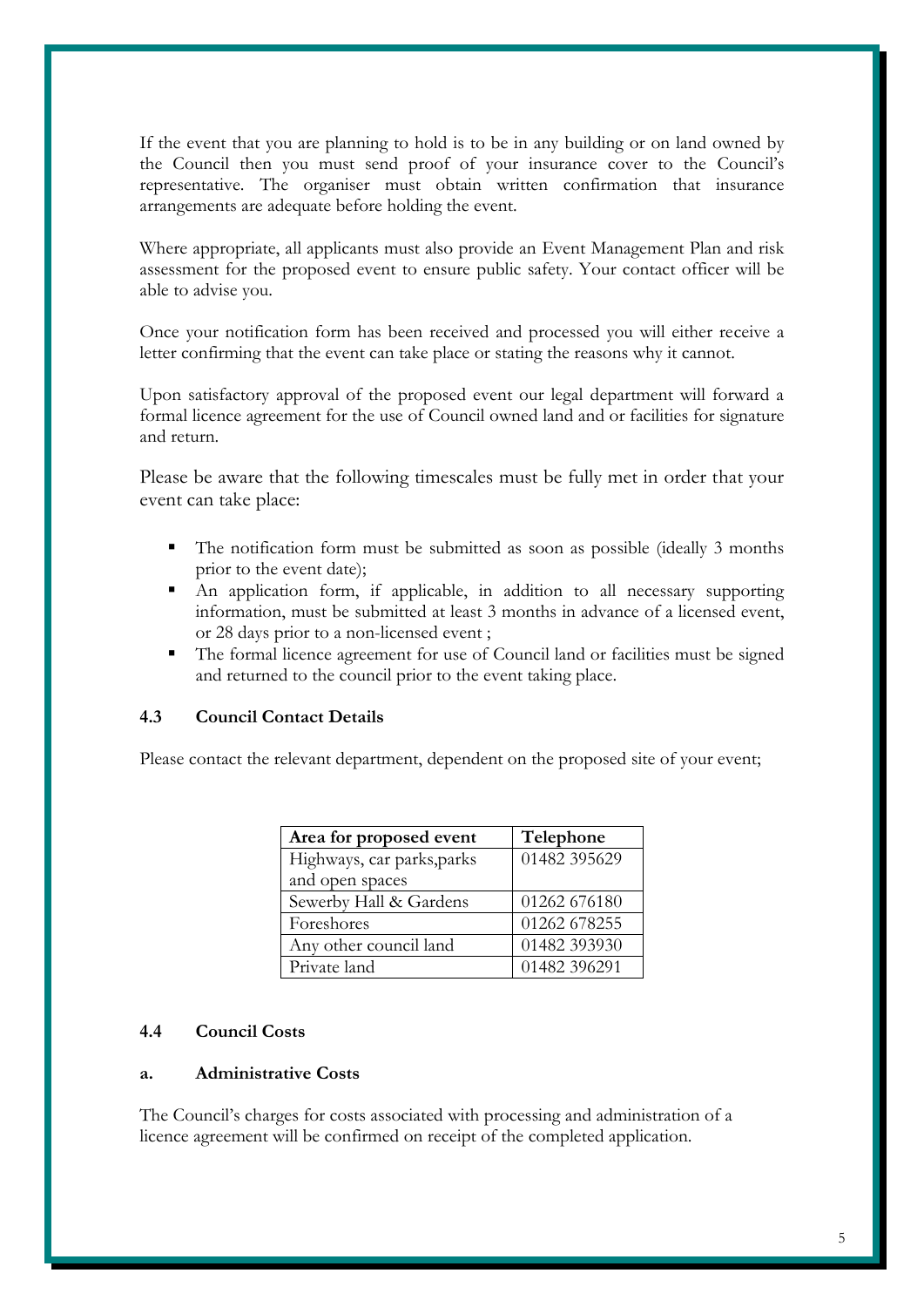#### **b. Licence Fee**

The fee for the use of the land will depend on the extent of land required and the nature and duration of the event. The fee will be confirmed on receipt of the completed application.

#### **c. Land Costs**

Where a market rent is charged, dependent upon the specific land being used, the Council have elected to charge on the basis of the following:

- Loss of revenue to the Council (such as in respect of chargeable car parks);
- Percentage of profits;
- Increase in Retail Price Index from previous years charge for repeat events;
- Otherwise, the Council have opted to levy an inclusive daily charge for certain events, e.g. funfairs & circuses.

#### **d. Road Closure Costs**

Provision of a Temporary Traffic Regulation Order implemented under:

- i. Town Police Clauses Act No cost<br>ii. Traffic Regulation Price on applica
- ii. Traffic Regulation Price on application

#### **e. Additional Licences and Permits**

- i. Temporary Events Notice (TEN) Price on application
- ii. Premises Licence Price on Application
- iii. Collectors Permit No charge
- iv. Street Trading Consent Price on application

#### **The Events Safety Advisory Group**

The Events Safety Advisory Group (ESAG) has been set up to provide advice and guidance to organisers of public events in the East Riding of Yorkshire Council area. The core members of the group are senior officers from specific emergency services working in the council area (Police and Fire and Rescue Service) and council services (highways and public protection).

The ESAG's main objectives are

- To promote high levels of safety and welfare at events by giving advice
- To promote good practice in safety and welfare planning for events
- To ensure events cause minimal adverse impact

All comments and observations made by ESAG are always advisory. It has no statutory compulsion and organisers are under no obligation to submit information, attend ESAG meetings, or follow ESAG's advice. However, each of the constituent members has their own regulatory role and may exercise their powers independently.

To contact the group Email: [health.safety@eastriding.gov.uk](mailto:health.safety@eastriding.gov.uk?subject=Query%20from%20eastriding.gov.uk)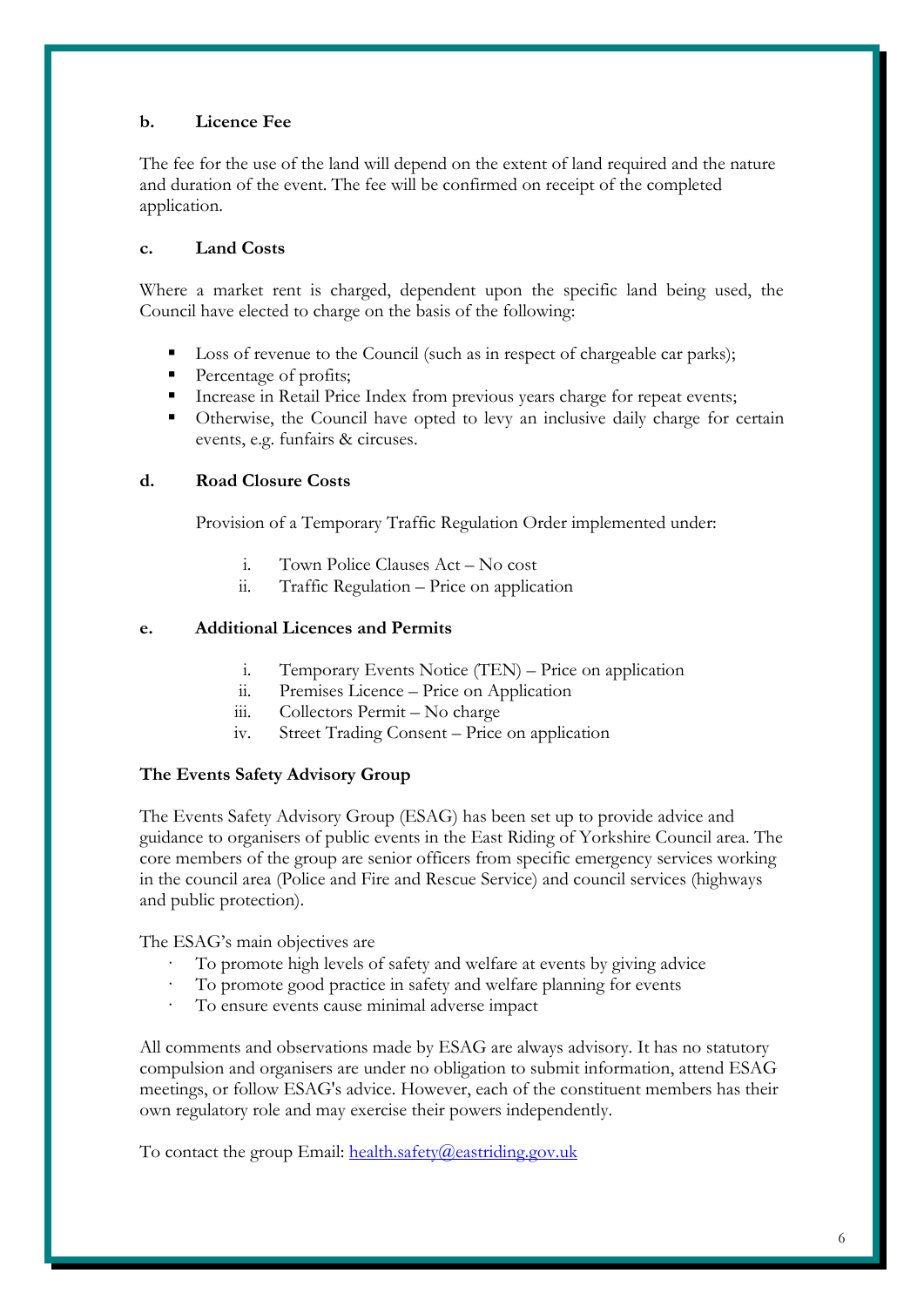



7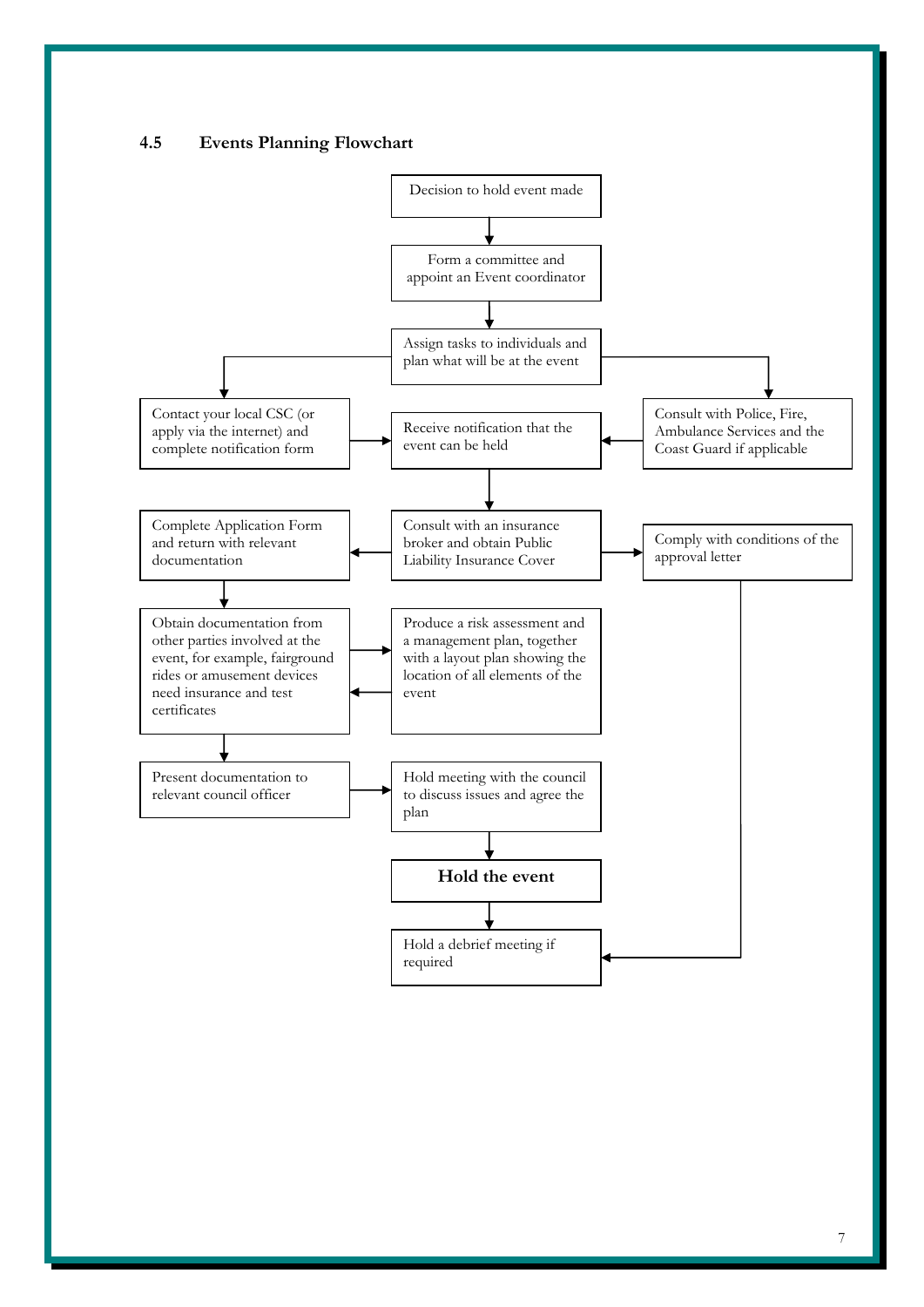#### **5. Health and Safety Considerations**

Remember each event is unique - the place, the people and what you are doing. Make sure you are in the best position to make decisions, which will ensure the safety as well as the success of the occasion.

#### **Things to do**

- 1. Form a committee or group to help you plan the event and identify potential hazards.
- 2. Seek volunteers to be in charge of specific tasks (examples given below).
- 3. Risk assess each area and introduce measures to minimise the possibility of harm.

#### **Areas to consider:**

Who is attending the event? Have they any special needs, which will require consideration such as access to fire escapes?

#### **Choice of site, preparation and facilities**

The site should be big enough for all the activities planned.

For all events there must be plenty of space for the public to move around stalls, rides, performance/stage, arena/exhibition areas, etc, and to have unobstructed routes to exits. This is especially important when holding an indoor event, to prevent stalls/goods obstructing exit routes and doors.

You should:

- Prepare a sketch plan of the site, preferably to scale, showing the position of all the activities/attractions, circulation routes and exits. This drawing should be updated regularly. If your plans change you must inform the Councils representative and copies of the final version must be available at the event;
- Have enough exits for a mass orderly evacuation of the site;
- Ensure entrances and exits are identified for emergency vehicles. These should be agreed, well in advance of the event with the emergency services, bearing in mind the size and weight of their appliances. See Event Management Plan.

#### **The Site Venue**

Consider the: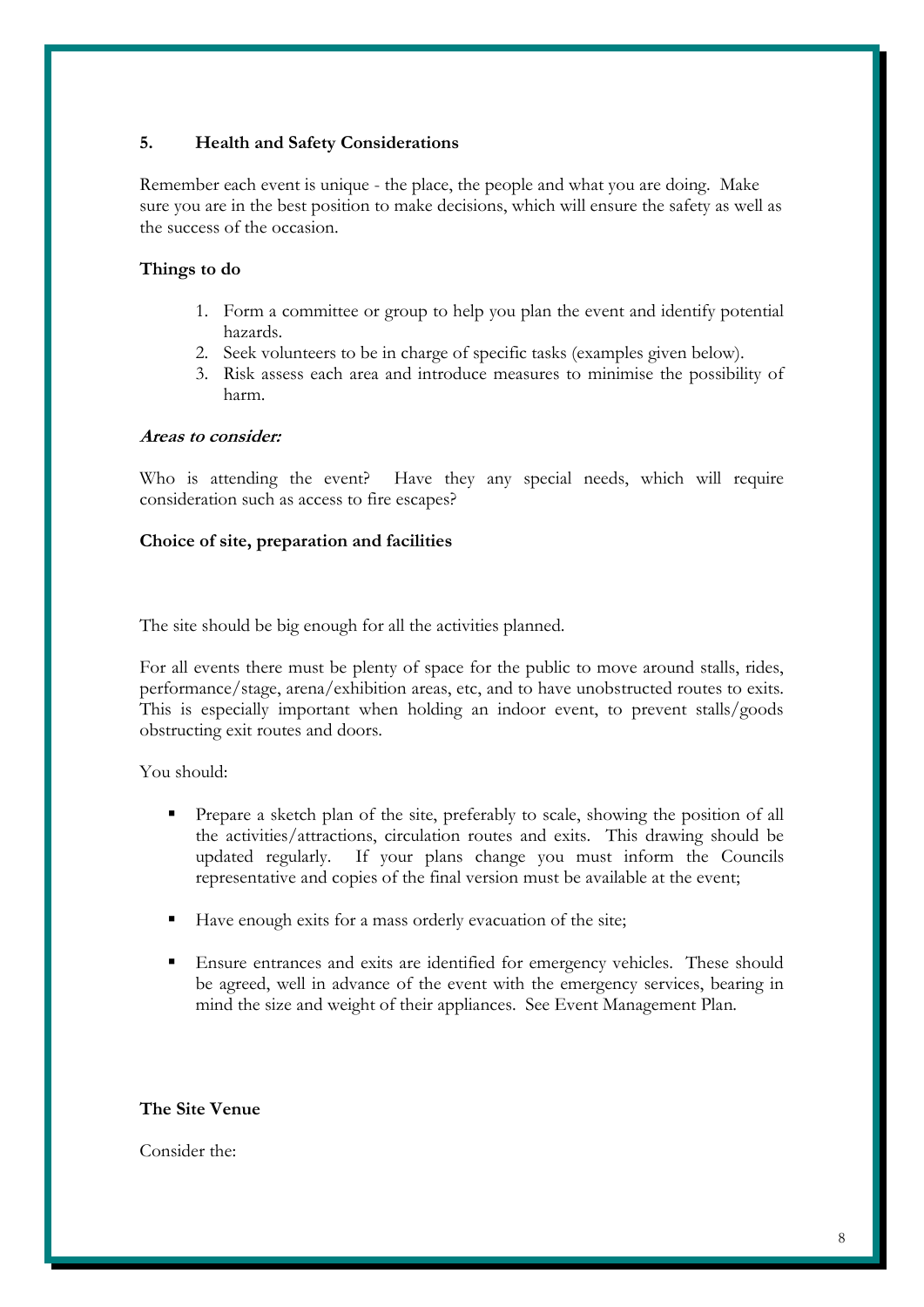- Condition of an outdoor site;
- Preparation of the site;
- Security;
- Public entry and exit;
- Vehicles and car parking;
- Emergency access.

#### **Equipment**

- Safety barriers;
- Staging or structures;
- Electrical supplies, installations and equipment;
- Fire-fighting;
- First aid;
- Control room;
- Means of communication.

#### **Welfare Facilities**

- Staff safety;
- People with disabilities;
- **Toilets:**
- Information point;
- Lost children and lost property, etc;
- Provision of water;
- Litter and refuse;
- **Community safety.**

#### **Crowd Control**

Event organisers have overall responsibility for ensuring crowd safety at the event. Crowd management is therefore a critical part of safety planning.

Set a realistic maximum number who can attend. Be prepared for gatecrashers. If appropriate, issue numbered tickets to be sold or distributed through named contacts, but remember these can easily be forged. Supervise the event to prevent crushing or other safety issues.

#### **Stewards**

Provide an appropriate number of adequately trained stewards for the security and control of the site and the attending public. They should be aware of emergency procedures, which may include access/egress, fire, injury, and difficult/unruly members of the public.

The number of stewards needed may be determined by considering each of the separate tasks to be covered (i.e. staffing entrances and exits, controlling access to attractions/activities, general crowd control, patrolling public areas, securing unauthorised areas, securing hazards, car parking duties, etc.) This must be considered within the risk assessment.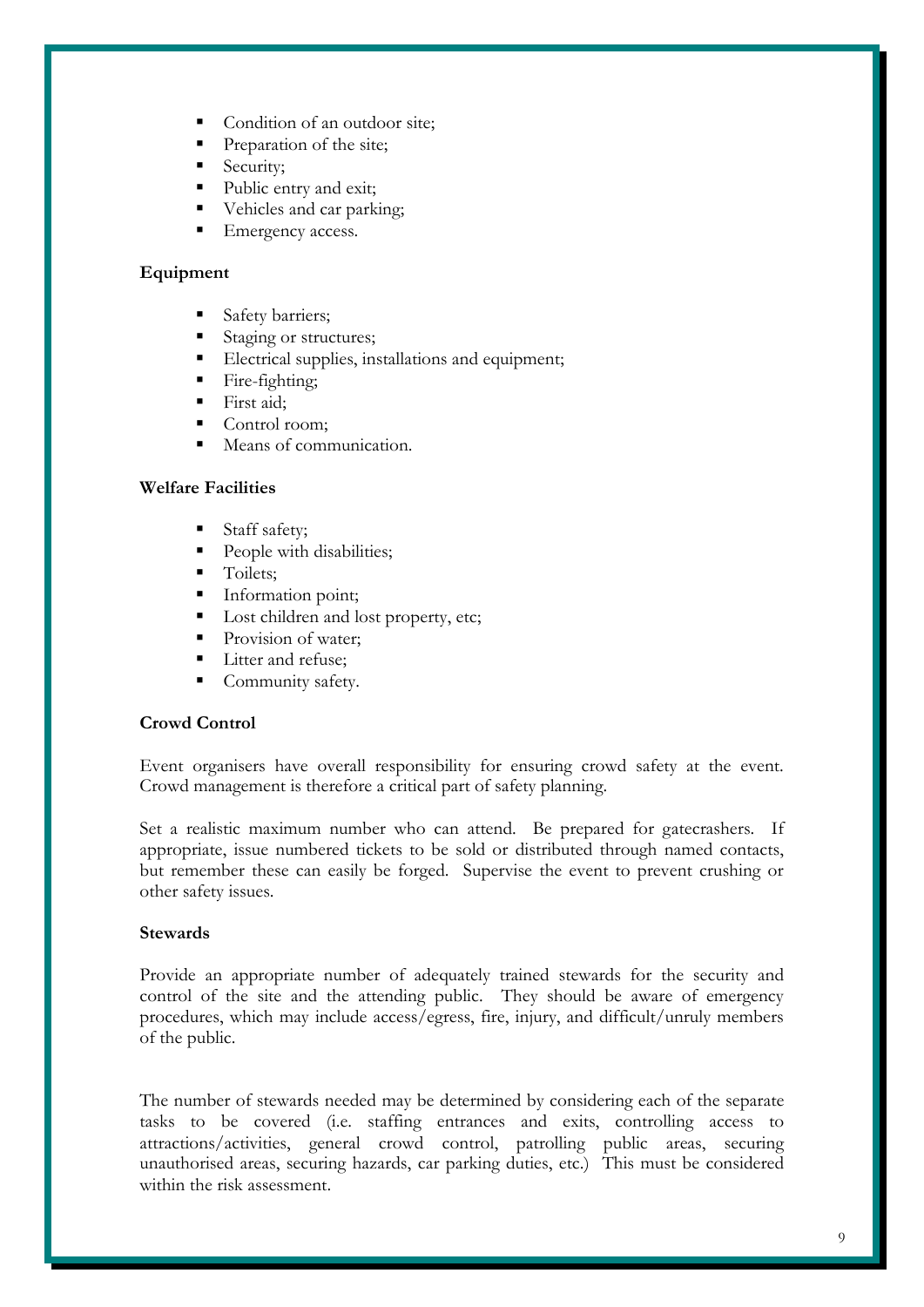If the event is to last several hours, extra stewards should be available to allow others to take meal breaks, etc.

All persons working on behalf of the organiser should, where possible, wear high visibility and reflective clothing that denotes their individual roles and bears individual identification throughout the event.



The organiser should ensure that all persons engaged either directly or indirectly by them on duties within the site:

- Are responsible, fit to deal with physical requirements of their activity;
- Do not consume or be under the influence of alcohol or other drugs;
- Do not leave their point of allocated duty (except in the pursuit of public safety);
- Remain calm;
- Be courteous towards all those with whom they have contact;
- Co-operate in full with any legal requirements of the regulatory services and/or council officials.

The organiser should ensure the accurate monitoring and recording of all persons within the event site and will make such information immediately available on request to the emergency services or Council officials. Customer numbers must be available as separate from site staff numbers.

The organiser's staff are responsible initially for matters of public order within the event site and for dealing with any disturbance by legal means.

The organiser is responsible for ensuring that all persons working on their behalf are suitably and sufficiently trained and briefed prior to the commencement of the event about their areas of responsibility and site procedures.

#### **Emergency Escape Routes**

Identify means of escape. Ensure that fire escapes are well lit and kept clear of obstructions, both inside and outside the venue. Control parking to ensure access for emergency vehicles.

#### **Emergency Lighting**

Make appropriate provision for possible power cuts. At small events torches may be sufficient but larger events may need standby, or continuously operating generators.

#### **Electrical Safety**

Consider the entire installation and seek expert advice.

If the event is outside, could it be run from a lower voltage via a transformer?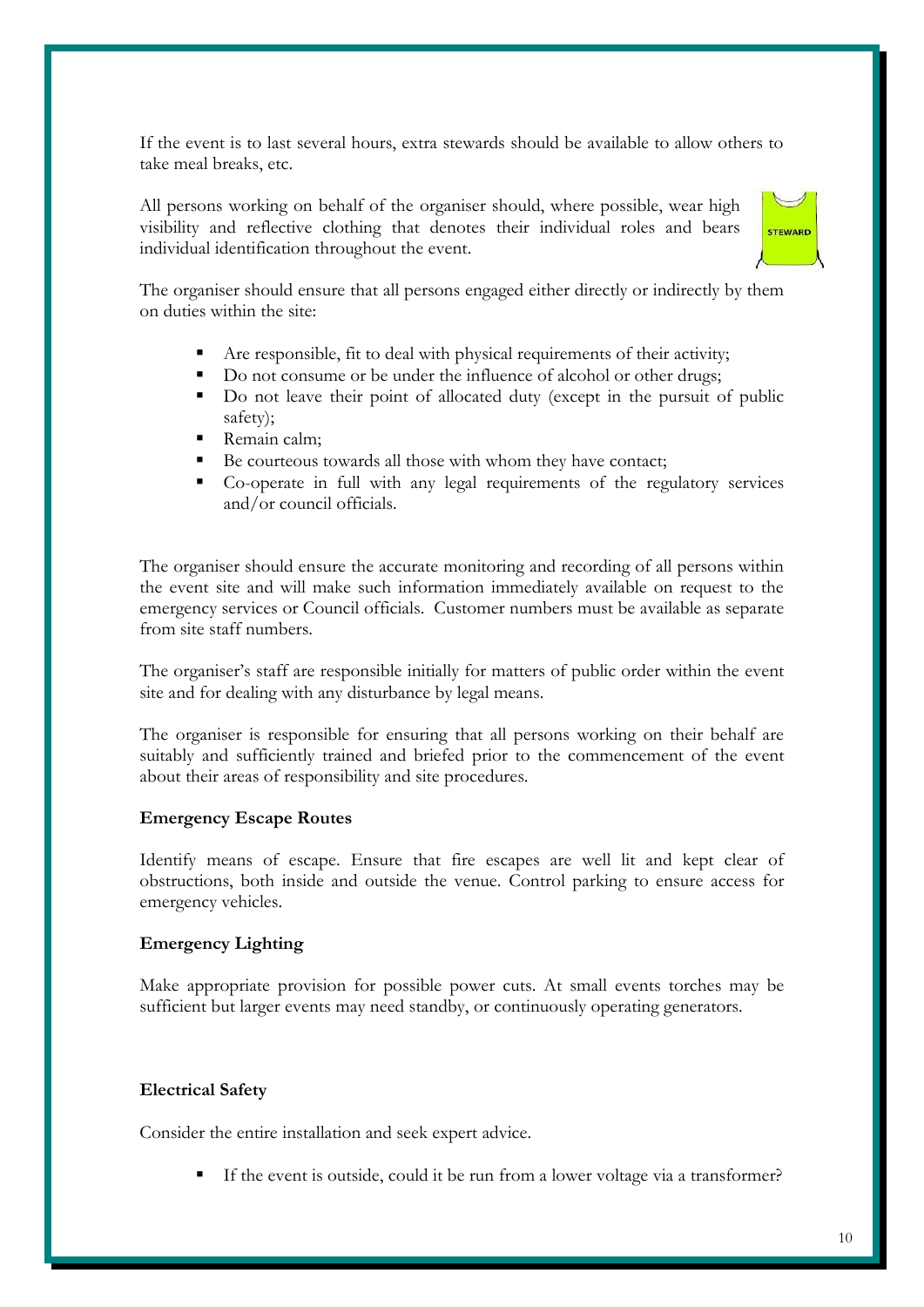- Use a residual current device (RCD), especially outdoors or in a damp or wet environment. This is particularly important for musical instruments, microphones etc. Note: You cannot use a RCD where a sudden loss of power could be dangerous, for example lighting systems or moving machinery;
- Use proper electrical connectors and do not use insulating tape or other temporary measures;
- Locate electrical leads safely to prevent tripping hazards.

#### **Food**



If you plan to have food or refreshments available at the event and this will be provided by outside caterers, i.e. hotdog stalls, candy floss, etc. the event organisers will need to ensure that these carry sufficient insurance and show that they are trained to at least 'basic food hygiene' level. As event organiser

you will need to obtain copies of the above to attach to your application.

If planning to do the catering yourself, please contact the food safety team either on their web pages on the Council site **[www.eastriding.gov.uk](http://www.eastriding.gov.uk/)** or see the 'Useful Contacts' within this document for contact details.

#### **Noise Control**

#### **How to enjoy your event and keep the peace with the neighbours**

Noise from many different sources may be the cause of disturbance to residents and neighbours, for example:

- Amplified music and speech;
- Singing;
- Loud conversation.



Entertainment noise can be kept to a minimum by considering others. When planning an event on Council owned property (land or building) there are many considerations to be made. The size of the event and nature of the entertainment will dictate the type of disturbance that may arise. You should identify a person to be responsible for noise control. Remember that the venue must be licensed if the entertainment is publicly advertised. Since April 2008, the Control of Noise at Work Regulations have been extended to regulate noise in the music and entertainment industry. As such, events where music is provided may now be subject to legislation in relation to the noise levels.

Information on the control of noise is available from the Councils' Environmental Health Officers. Officers can provide advice specific to your event. They can be reached via the Councils' internet site at **[www.eastriding.gov.uk](http://www.eastriding.gov.uk/)** or see the 'Useful Contacts' within this document for contact details.

#### **Small-scale use of Gas (Liquid Petroleum Gas) in cylinders**

LPG, such as propane or butane, is a colourless liquid that readily evaporates into gas. It has no smell, although it will normally have an odour to detect leaks.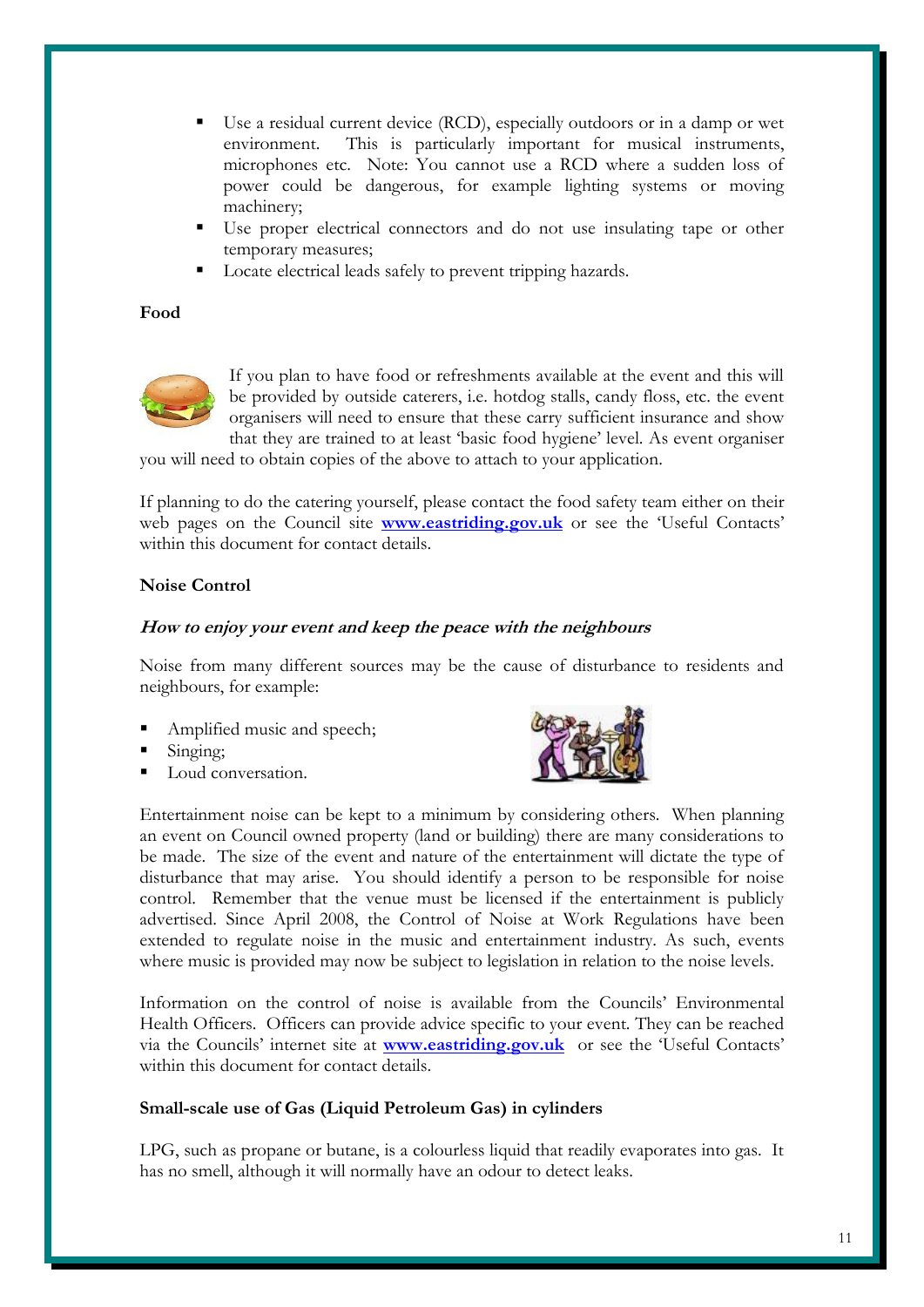When mixed with air, the gas can burn or explode when it meets a source of ignition. It is heavier than air, so it tends to sink towards the ground. LPG can flow for long distances along the ground, and can therefore collect in drains, gullies and cellars.

LPG is supplied in pressurised cylinders to keep it liquefied. The cylinders are strong and not easily damaged, although the valve at the top can be vulnerable to impact. LPG can also cause burns to the skin.



#### **Fixed cylinder installations:**

- Ensure the cylinders are kept secured in position and are not tampered with;
- Do not let anyone work on the installation unless they are suitably trained and competent to do the work.

#### **Cylinders not fixed in position:**

- Keep all cylinders in a safe, well-ventilated place, preferably in the open air, and away from occupied buildings, boundaries and sources of ignition and heat;
- Make sure the cylinders are properly secured and kept upright.

#### **For ALL installations**

- Keep rubbish and anything that will burn easily well away from the cylinders, and keep weeds and grass cut. Don't use a chlorate-based weed killer, as it can be a fire hazard;
- Do not allow any electrical equipment, vehicles, bonfires, barbecues or other sources of ignition near the cylinders. Exceptions are items purpose-designed to use LPG, such as gas-fired barbecues;
- Do not smoke when changing cylinders;
- Keep people, especially children, segregated from the installation;
- Keep vehicles away from the installation;
- Make sure that the pipe work or flexible hose from the cylinders to the point of use is protected against accidental damage, and is properly supported;
- Report any equipment failure or damage to your supplier without delay, and ask them for guidance.

#### **First Aid**



A senior officer nominated by the Ambulance Service or St Johns Ambulance will be able to offer advice and guidance to organisers and promoters on the first aid/ambulance/medical implications and consideration of their particular event. This advice will cover, for example, the number of first-aiders, first aid point

locations or the possible provision of ambulances for an event. Such guidance will be drawn from appropriate publications and/or national recommendations.

#### **Manual Handling**

Assess the venue and the tasks involved in creating the event.

What will need to be moved and how will you do it? Will there be awkward, heavy items such as beer barrels or components of marquees?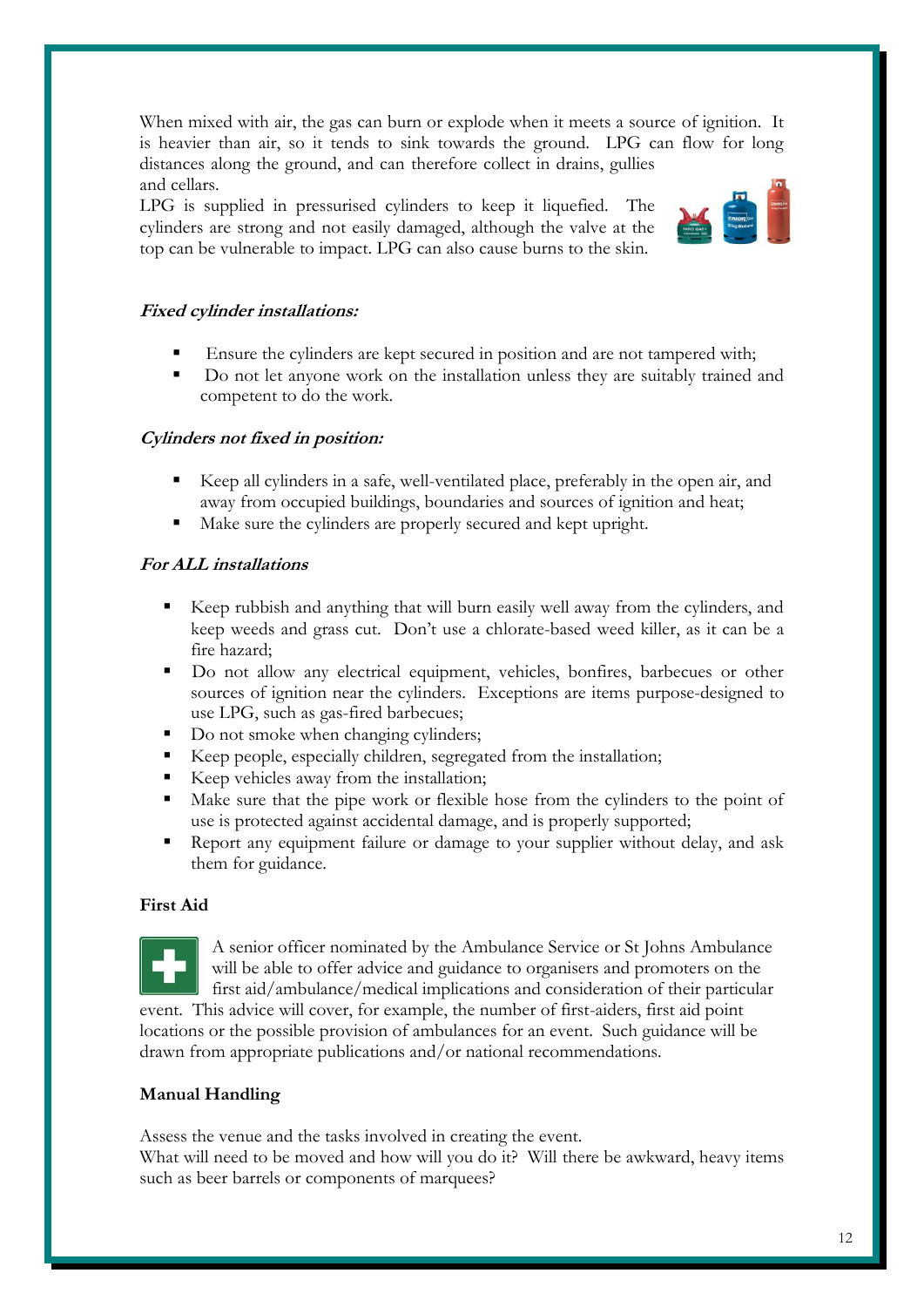#### Consider:

- The load is it heavy, slippery, uneven in weight or shape?
- The task where is it going? Up or down stairs, into a tight space?
- Who is doing the work? Are there enough people? Their age, sex, strength, fitness should all be considered. Wherever possible, use aids and equipment to help e.g. sack barrows.
- The environment including ground conditions, weather conditions, etc.

#### **Waste Management**

One event can generate a lot of litter and refuse. It is essential that responsibility is taken for the control and site clearance of any litter. Plans should include the number and type of containers to be used and where these will be deployed. It is often easier to use containers that can be mechanically emptied and these provide a range of capacity. Large events may require the site to be patrolled by litter-pickers in addition to static containers. Litter can often include hazardous items e.g. broken glass, discarded needles/syringes etc. and the associated control measures should be included in the risk assessment, where applicable.



The generation of rubbish from activity involving the exchange of money (e.g. stall, side-show, snack vendors etc) is classified as commercial waste. Organisers must ensure that such waste is contained, to prevent littering, and disposed of in a legal manner. Commercial waste should only be collected by a 'registered carrier' of waste and there must be a 'waste transfer note' between the 'producer' of the waste and the carrier. If the

event organiser is taking responsibility for waste disposal then the organiser may become a 'broker' and more paperwork is needed.

For advice please contact Environmental Services Officers at East Riding of Yorkshire Council.

#### **Toilets**



Provide an adequate number and type of toilets for the number of people expected, including provision for people with disabilities. Further advice can be sought from specialist suppliers.

It is best to provide toilets that are connected to mains services, but temporary units may have to be provided.

Arrange for all toilets to be serviced and cleaned regularly to keep them fully operational, clean and hygienic throughout the event.

Provide adequate signs to indicate the location of the toilets and provide adequate lighting, where necessary, if the event continues into the evening.

Locate toilets so that people are protected from bad weather and trip hazards. Where possible, locate toilets at different points around the venue to minimise crowding and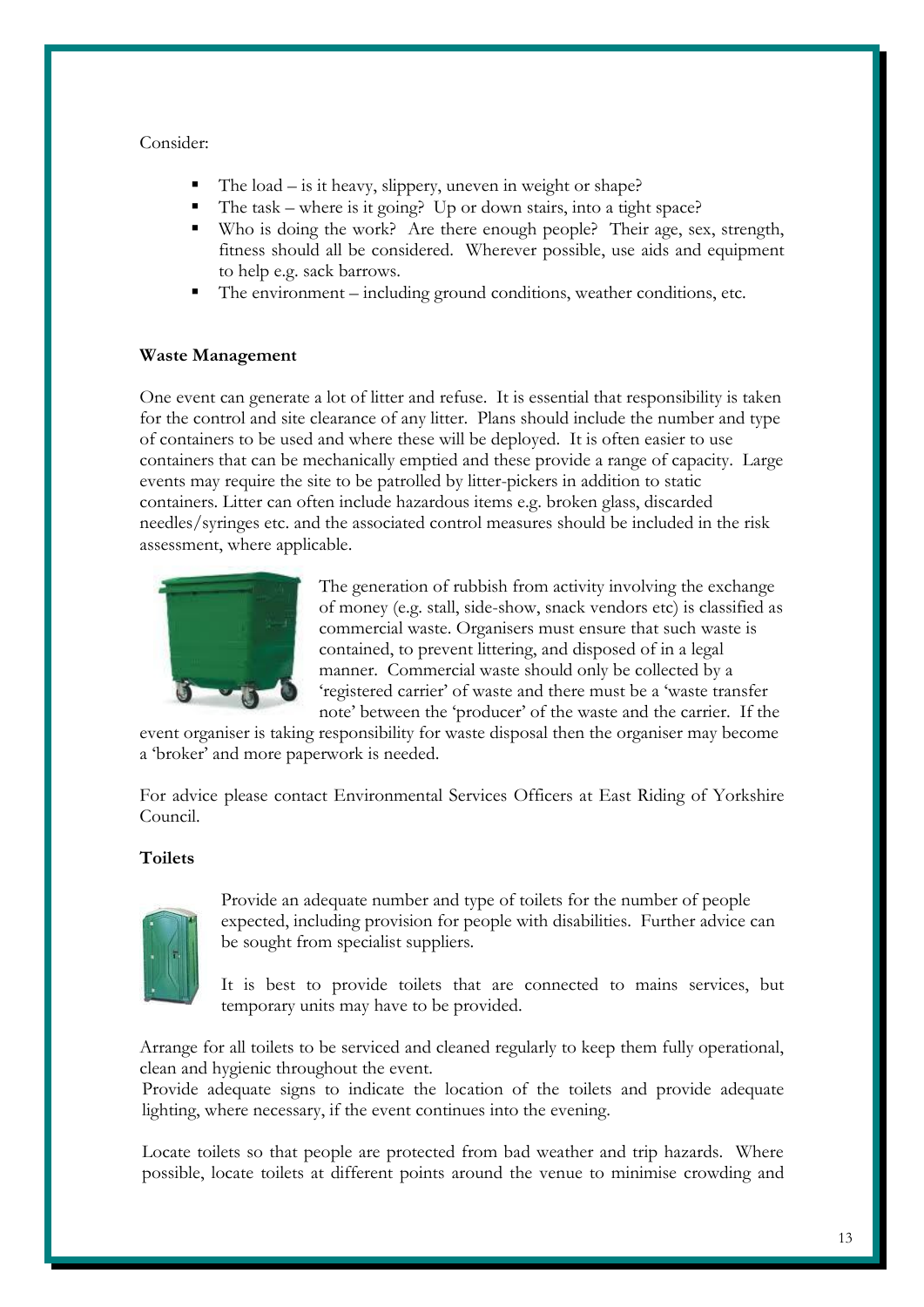queuing problems.

#### **Special Activities**

Additional health and safety precautions may be required to deal with proposed events or entertainment, which are unusual or potentially dangerous. The aforementioned health and safety considerations are not exhaustive and it is expected that the risk assessment will identify other considerations, which can be discussed with Council representatives from the relevant service area.

This document may not provide organisers with sufficient information to plan concerts and similar music events. You are strongly advised to refer to the contents of The Purple Guide to Health and Safety and Welfare at Music and Other Events (Non-HSE document, subscription required.)

Large events of this nature require considerable expertise.

#### **6. Risk Assessment**

You must undertake a risk assessment of the event including the construction, management and dismantling of the venue and effect that any part of it, or activity undertaken on or in it, may have on employees, contractors, participants and the general public irrespective of the size and type of event. If you obtain the services of a professional company, for example, to erect a marquee or create a fireworks display, they must undertake their own risk assessment for the activity and provide you with a copy or a certificate of compliance with the related safety regulations.

Preparing a risk assessment for the event is the responsibility of the organiser. A simple guide is provided within this document, and further assistance can be obtained from the HSE Website.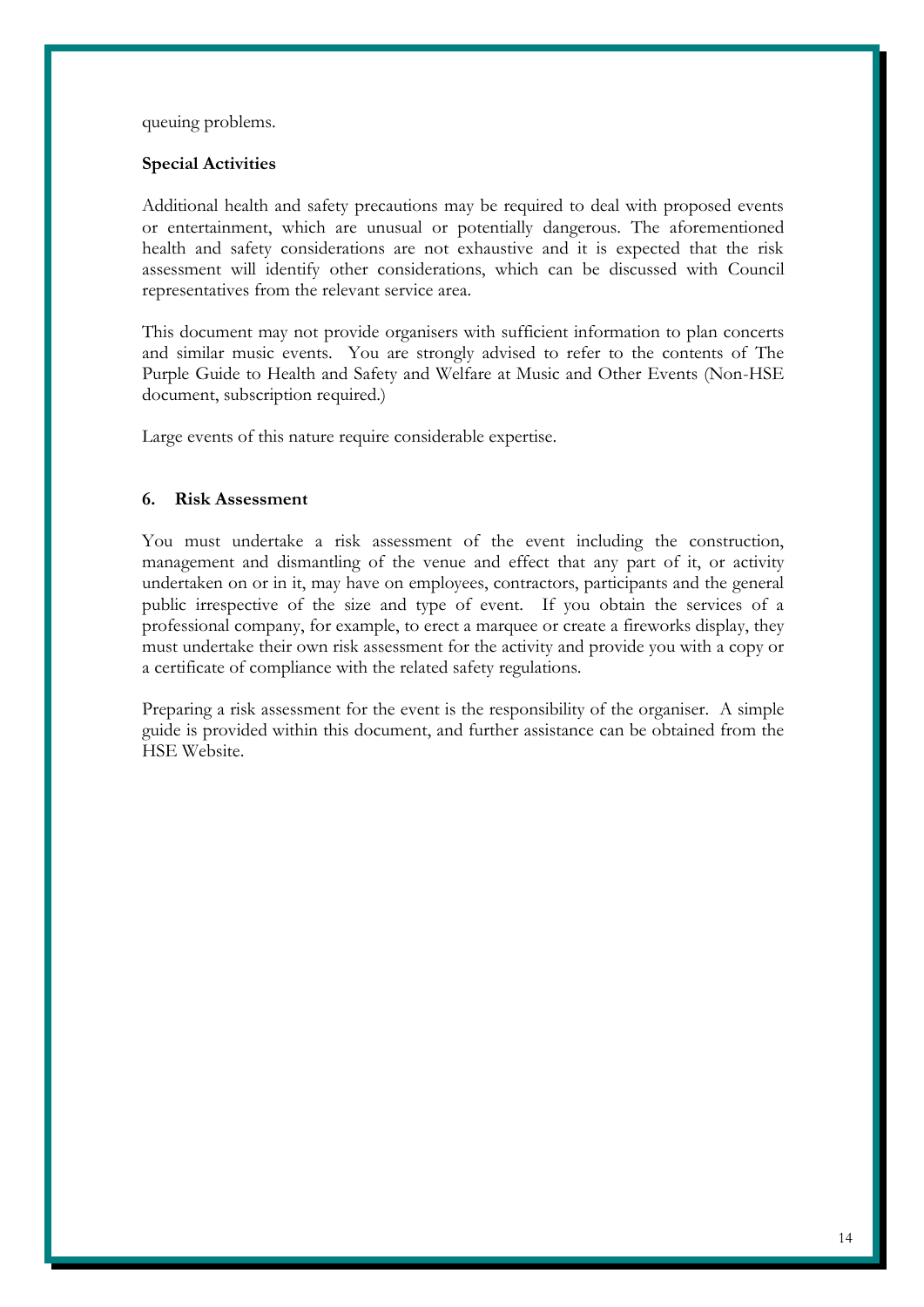#### **The Need for a Risk Assessment**

Risk assessments should be carried out by a competent person i.e. one with appropriate experience, knowledge and training. It should also be carried out in conjunction with consultation with the people concerned with the event or their representatives.

| <b>WHAT ARE</b><br>THE<br><b>SIGNIFICANT</b><br><b>HAZARDS</b> | <b>WHO IS AT</b><br><b>RISK FROM</b><br><b>THOSE</b><br><b>SIGNIFICANT</b><br><b>HAZARDS</b> | <b>ARE THERE</b><br><b>CONTROLS</b><br>IN PLACE? IF<br><b>YES WHAT</b><br><b>ARE THE</b>                                                                                                                     | <b>WHAT RISKS</b><br><b>ARE NOT</b><br><b>ADEQUATELY</b><br><b>CONTROLLED?</b><br><b>WHAT ACTION</b>                                                                                            | <b>WHO IS THE</b><br><b>RESPONSIBLE</b><br><b>PERSON?</b> |
|----------------------------------------------------------------|----------------------------------------------------------------------------------------------|--------------------------------------------------------------------------------------------------------------------------------------------------------------------------------------------------------------|-------------------------------------------------------------------------------------------------------------------------------------------------------------------------------------------------|-----------------------------------------------------------|
|                                                                |                                                                                              | <b>CONTROLS?</b>                                                                                                                                                                                             | <b>IS REQUIRED?</b>                                                                                                                                                                             |                                                           |
| (List hazards in<br>this column)                               | (List people at risk<br>from the hazard in<br>this column)                                   | (List controls in<br>this column)                                                                                                                                                                            | (List further action<br>needed in this<br>column)                                                                                                                                               |                                                           |
| Examples<br>Erection of a<br>marquee.                          | <b>Examples</b><br>Marquee erection<br>contractors site<br>crew.                             | <b>Examples</b><br>Use a reputable<br>contractor with<br>experienced and<br>trained personnel.<br>Ensure safety<br>boots and other<br>safety equipment<br>is worn by<br>contractor's crew<br>when working on | Examples<br>Obtain written<br>assurance from the<br>contractor<br>regarding training<br>and experience of<br>crew and that they<br>have been briefed<br>on activity and site<br>safety.         | <b>Examples</b><br>Contractors name.                      |
| Vehicle<br>movement on the<br>site.                            | Members of the<br>public.<br>Site crew.                                                      | marquee.<br>Have clearly<br>marked areas for<br>pedestrians and<br>vehicles. Clearly<br>mark direction<br>that vehicles<br>should travel.                                                                    | Vehicle Movement.<br>Ensure staff are<br>trained and have<br>knowledge of<br>where to park cars.<br>Cordon off areas.<br>Provide high<br>visibility jackets to<br>staff.                        | Event's Safety Officer.                                   |
| Electric shock or<br>electrocution.                            | Members of the<br>public.<br>Site crew.                                                      | Employ<br>competent<br>engineer to<br>oversee all of the<br>electrical work.<br>Safe method of<br>work produced<br>and agreed by all<br>relevant parties.                                                    | Professional<br>competence.<br>Ensure written<br>confirmation of<br>training and<br>competence is<br>provided and the<br>contractor is aware<br>of exactly what<br>work is expected of<br>them. | Event organiser.                                          |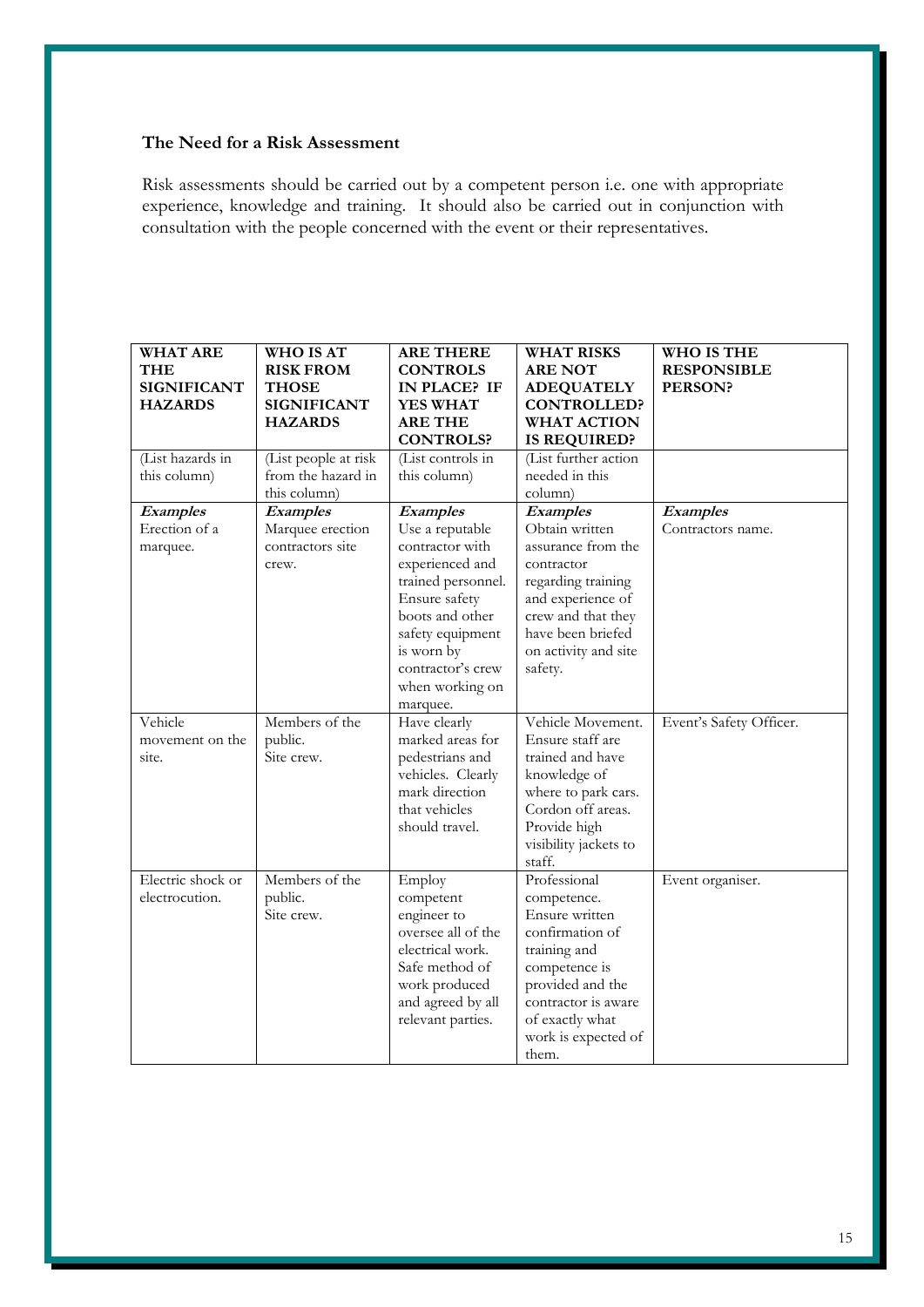#### **Basic Example**

Risk assessments need to consider:

- What could go wrong?
- How likely it is to go wrong?
- $\blacksquare$  How serious it would be?
- Who would be affected?
- What the consequences would be?

An effective risk assessment will:

- Identify the things that may cause harm the hazards;
- Identify those at risk;
- Consider the likelihood and possible consequences of that harm actually occurring and evaluating – the risks;
- Take preventative action to ensure that the risks are adequately controlled at all times and to eliminate or minimise the risks by the introduction of control measures;
- Monitor those control measures;
- Review those control measures.

List the areas and issues applicable to your event management plan and list who in your planning team is responsible for the work.

#### **7. Additional Licenses**

Additional licenses, dependent upon the type of activity you are looking to undertake may be required under legislative requirements. These include:

- Holding a collection (charity and/or future funding purposes);
- Selling any article (street trading);
- Selling alcohol;
- Performing a play;
- Showing a film;
- Performing live or recorded music;
- Performing dance;
- **Providing boxing or wrestling entertainment;**
- Providing entertainment of a similar description to live or recorded music or dance.

This can be achieved in two ways either a premises licence for the land or through a temporary events notice each of which has set timescales, which cannot be ignored.

In order to make sure that you will be fully compliant with the legislation you will need to contact the Health, Safety and Licensing section of the Council immediately, where you will be advised, if such a license is required, the application process you will need to follow and the associated costs (see section 4.4).

A failure to obtain the appropriate approval could result in a prosecution.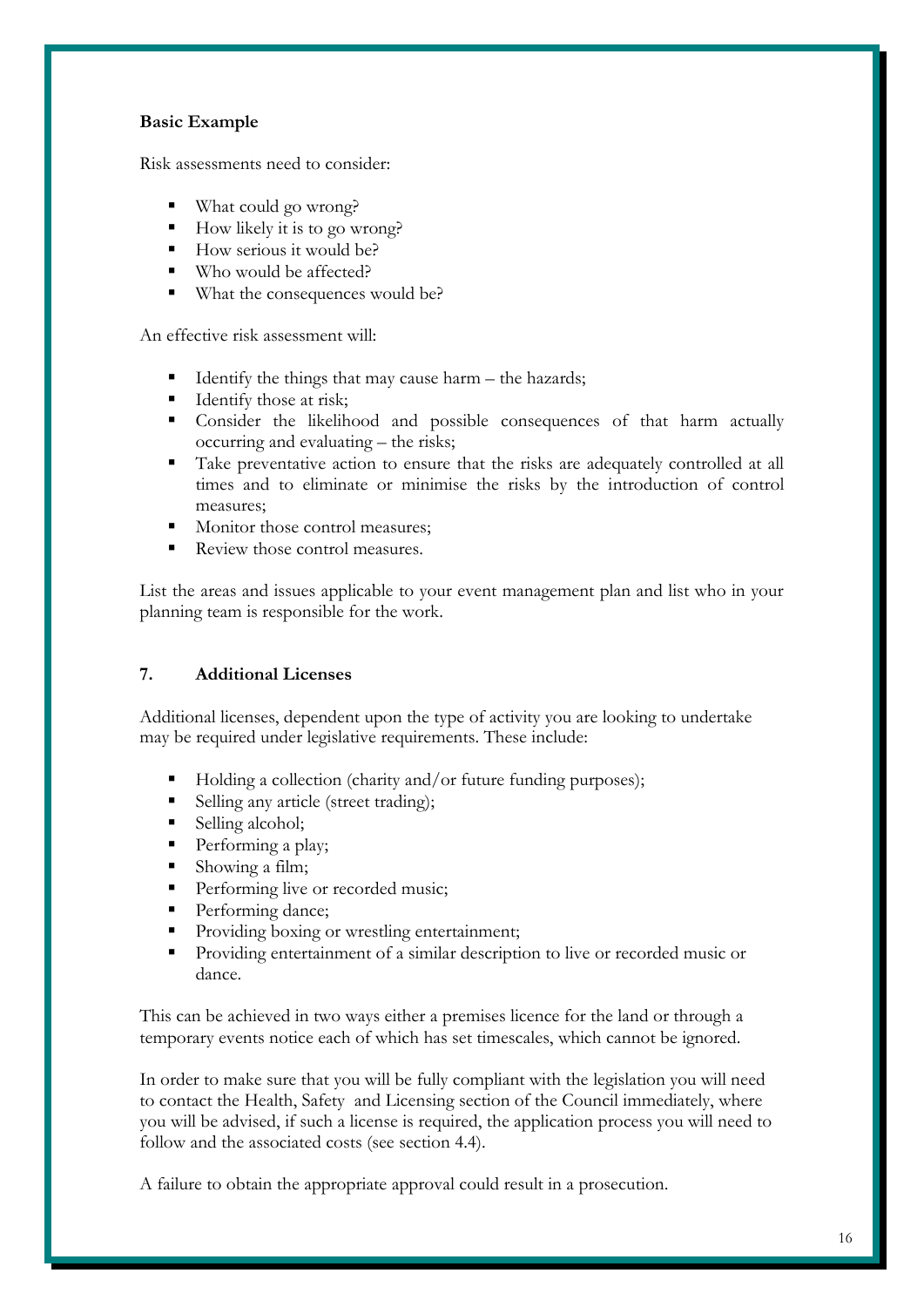Contact details are as follows:

Licensing Officers County Hall Beverley HU17 9BA

Tel: 01482 396296 E Mail: **[licensing@eastriding.gov.uk](mailto:licensing@eastriding.gov.uk)**

#### **8. Specific Activities**

Are you planning to make your event particularly memorable, bizarre or odd?



Please think carefully before including unusual activities at your event as they can introduce additional risks which will need managing.

Some activities have published guidelines and health and safety advice. Contact the Health and Safety Executive for information on how to obtain this.

Other events will need consultation with various agencies because of the risks involved. Please use the advice services available.

**The Council reserves the right to require some higher risk activities (such as fairs and amusements), to be dealt with by way of a separate licence granted directly with the activity operator. You will be advised of such requirement as part of the application process.** 

#### **8.1 Public Highway/Footpath/Car Parks**

In order to afford proper protection under the law, a public highway, footpath or road

has to be formally closed using a legal order, so that in the rare event a motorist was to drive within the closed area causing damage/injury, there would be full legal redress by the damaged parties. Without a formal closure you, as the organiser, could be held responsible for any loss or damage and also liable to be prosecuted by the Police for obstruction of the highway.



To organise a closure, you must first contact the Highways Events Officer in order to discuss the feasibility of your request. Matters such as the likely disruption the closure may cause, diversion routes, public transport and access/egress arrangements for those living or working within the proposed closed area will all be considered.

If agreed you will be sent an application form to complete and return giving full details of the closure and to obtain the necessary supporting signatures from all the residents / businesses that would be affected by the closure.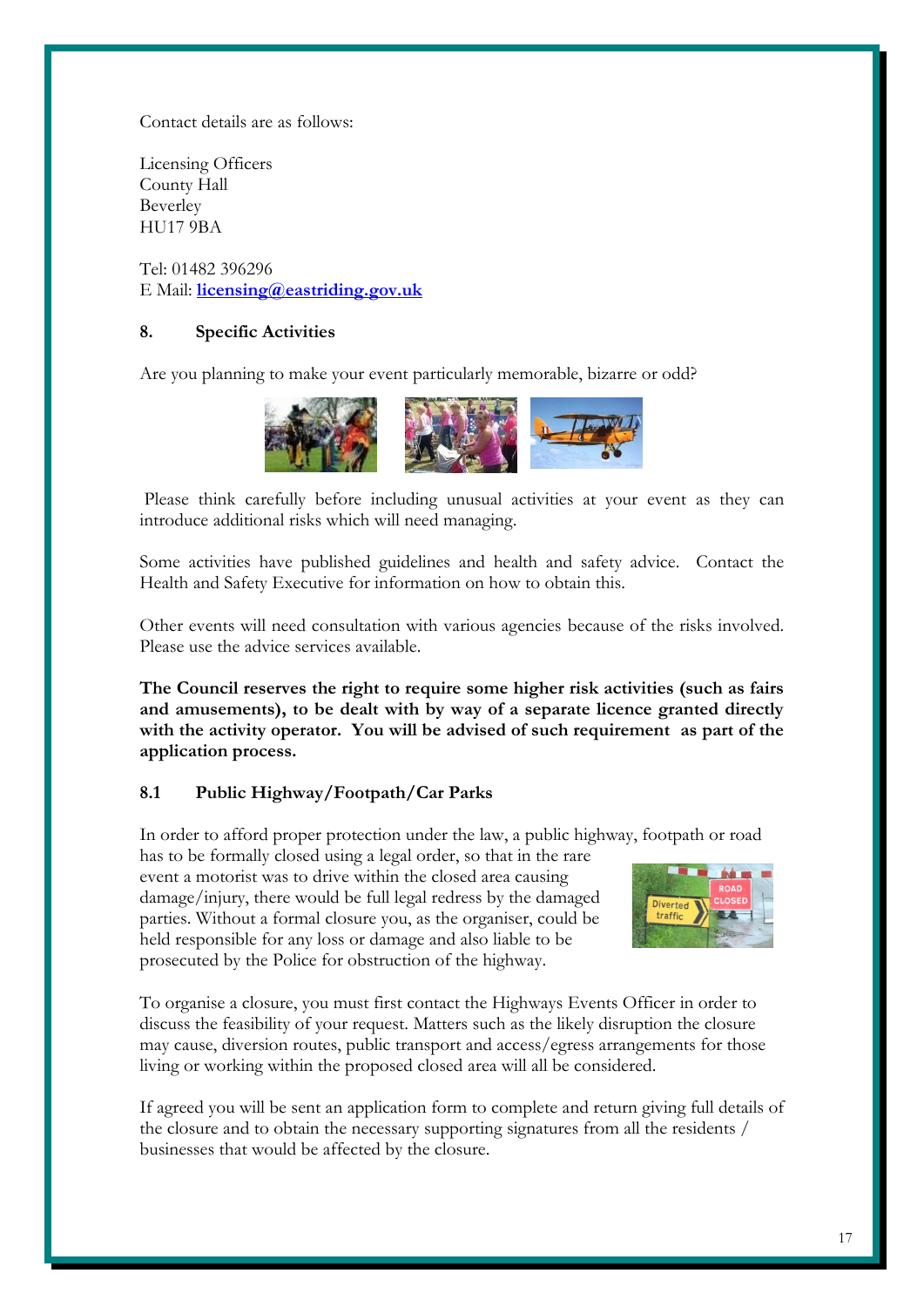56 days is the absolute minimum notice Streetscene Services needs to assess the implications of the closure and complete the necessary statutory requirements. It is recommended that longer periods of notice are given to prevent the likelihood of clashes of interest with street works and maintenance, which in some cases are planned six months in advance.

Your application, once received, will be processed, following which you will receive sufficient A4 laminated legal notices for you to erect on suitable street furniture around the area to be closed. After the event you are responsible for the removal and destruction of the notices.

You as the organiser are responsible for traffic management during the road closure, which first has to be approved by Streetscene Services. You will also be responsible for the provision and placing out of all necessary traffic and pedestrian barriers, advanced closure notices, traffic cones, road closed and diversion signs.

Depending on the size of the event, it may be advisable for you to consider employing a traffic management company to develop a traffic management plan and to provide and place out the appropriate signage.

No charges are made for road closures implemented under the Town Police Clauses Act, which cover most cases'. However, if a road has to be closed under the Road Traffic Regulation Act, a charge will be made (see section 4.4).

In addition to any closures, you will, in most cases, need to apply for a licence agreement for the use of Council owned land or facilities to run the event (see paragraph 4.1). The Highways Events Officer will assist you with this application.

Remember if you are in doubt, contact Streetscene Services for advice, at email **[highways.customer.care@eastriding.gov.uk](mailto:highways.customer.care@eastriding.gov.uk)**, or telephone (0845) 600 1666. It is against the law to do certain things on public roads and footpaths and the penalties can be severe, not only from criminal prosecution, but also the possibility of civil action should someone suffer as a result of your failure to take the appropriate precautions.

Specific guidance on holding small street parties can be found in the accompanying guidance note.

#### **8.2 Caravans and Camping**

If you are planning to hold an event, which will involve caravans or camping activities, you will need to make arrangements to cover the following requirements.

You will need to supply with your application a detailed plan showing the following:

- Access and egress points;
- Fresh water supply points;
- Washing/toilet facilities;
- Waste water disposal points;
- Drinking water supply points;
- Fire fighting equipment points;

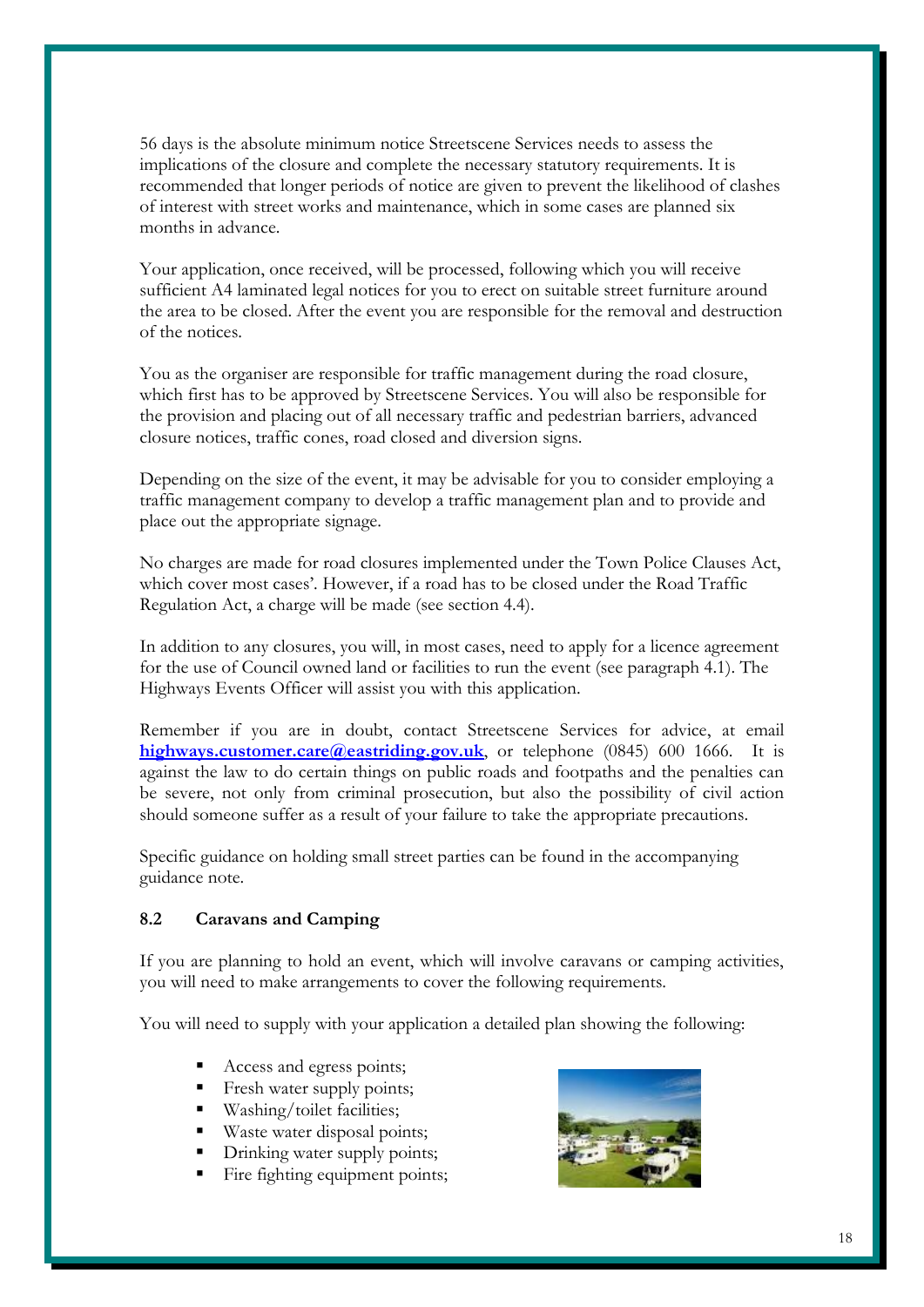- Routes within camping area;
- Spacing distances between units;
- Emergency access points;
- Dog walking areas;
- Dog waste disposal.

This list is not exhaustive.

Other requirements:

- Specific insurance cover for caravan or camping activities;
- Fire officer agreement (where necessary);
- Planning application approval (where necessary).

You will also need to enclose a copy of the proposed 'site' rules outlining, to the participants what they need to know and what they need to do in order that you can comply with the Councils conditions of use.

As this can be a complex area, you should consult the relevant Council representative for further clarification on the requirements of this area.

If you are affiliated to national recognised bodies, such as the Caravan Club, they will be able to assist you with you preparations for this event.

#### **8.3 Fireworks**

Particular care will need to be taken by event organisers in the planning and supervision of these activities. It should be noted that only competent, trained persons can carry out pyrotechnic work on Council owned land.



Firework displays can cause considerable nuisance, distress and danger to those who have not been advised of, or considered in, the planning of the event.

Displays should finish as early as possible and in most locations the use of 'mortar shells' and similar high noise fireworks is not generally considered appropriate. Insufficient expectation by the

community regarding this can result in the Police receiving well-intentioned reports of incidents of explosion to which they must commit resources.

You should also bear in mind the proximity of the coastline. Please contact the Maritime and Coastguard Agency with a minimum of 28 days notice regarding fireworks or similar displays. They will advise on the related legislation based practices that must be followed to ensure public safety.



These requirements are equally applicable to flying lanterns.

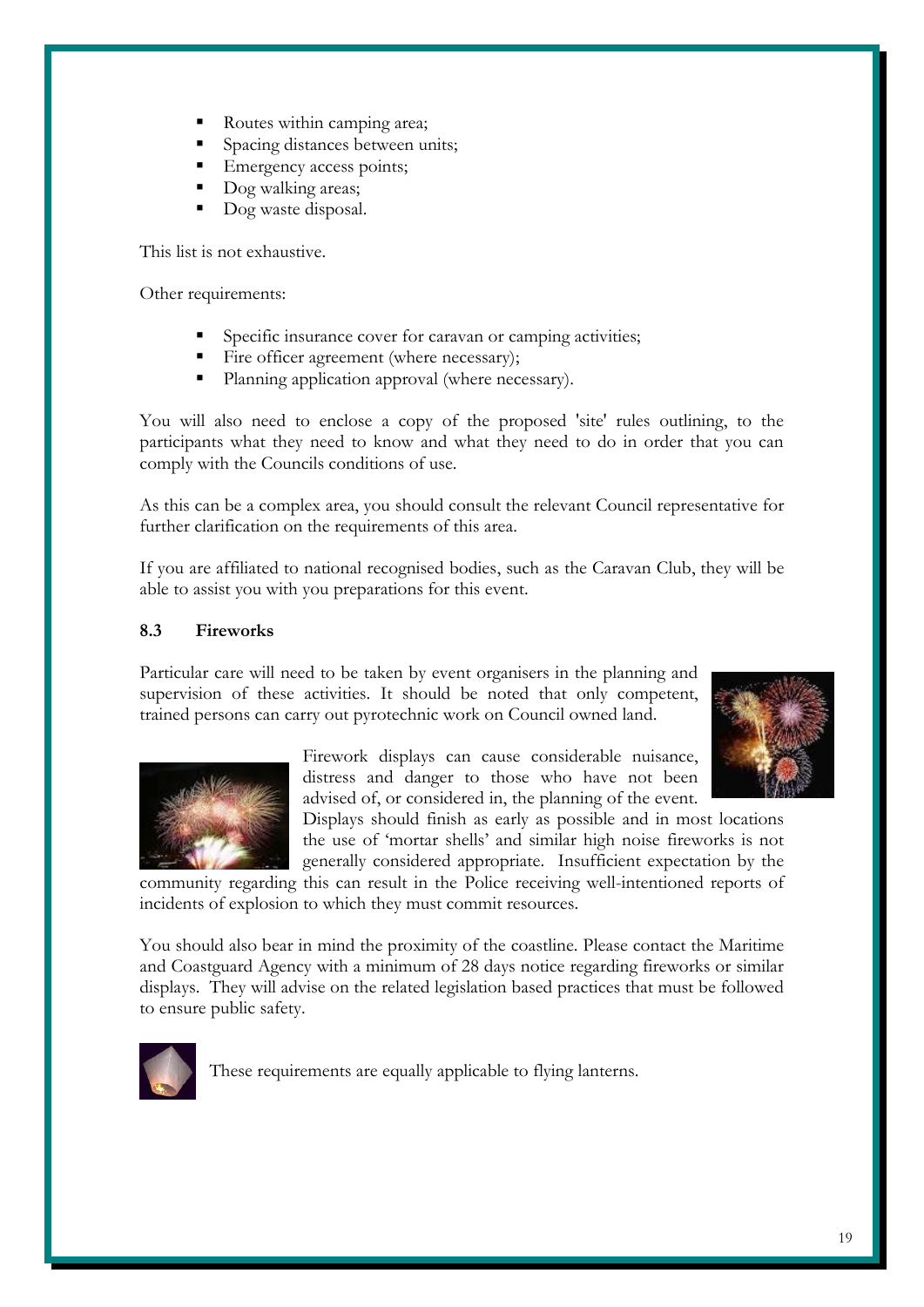#### **8.4 Temporary Demountable Structures**

The safe design, erection, use and deconstruction of any temporary demountable structure (TDS), such as a marquee, viewing facility (temporary seating and viewing platforms) or stages, is an important consideration of event planning.

Competent people, accredited by a relevant accreditation body (such as the Marquee Users Technical Accreditation MUTAmarq), must be employed from the outset to design, construct, verify, inspect and dismantle.

The event organiser must ensure that the following key information and documents are available and communicated to all relevant parties:

- Design concept;
- Construction drawings (erection and dismantling plans);
- Calculations (summary);
- Risk assessments and safe work method statements (erection and dismantling plans);
- Site layout plans;
- Wind management plans (taking account of gusting winds);
- Fire resistance certificates;
- Contractors competence (association/accreditation);
- Crew training/competency certificates;
- Structural completion certificates (sign off/handover certificates);
- Emergency contingency plans for structures;
- Lifting equipment and lifting accessory certificates of thorough examination and test.

A suitable system of maintenance and inspection with the TDS contractor must be agreed.

Further information on event organiser's requirements in relation to temporary demountable structures can be found At http://www.hse.gov.uk/eventsafety/temporary-demountable-structures.htm.

#### **8.5 Fairs and Amusements**

Fairgrounds and areas where amusement devices are placed are considered in health and safety circles as high-risk environments and therefore require greater controls. Whilst activities of this nature will be permitted on council land, these activities will be excluded from general event licences and will need to be the subject of a separate licence between the operator and the council**.** In addition to measures already discussed within this document, there are a number of other requirements that must be considered.

Devices shall not be used on council owned property (land or in buildings) until all the relevant documentation is supplied, and that adherence with the HSE's codes of practice and guidelines and the councils own requirements is formally agreed.



The event organiser shall draw to  $\mathbb{R}$  the attention of those providing fairground rides the Health and Safety Executive publication [HSG](http://www.hse.gov.uk/pubns/books/hsg175.htm)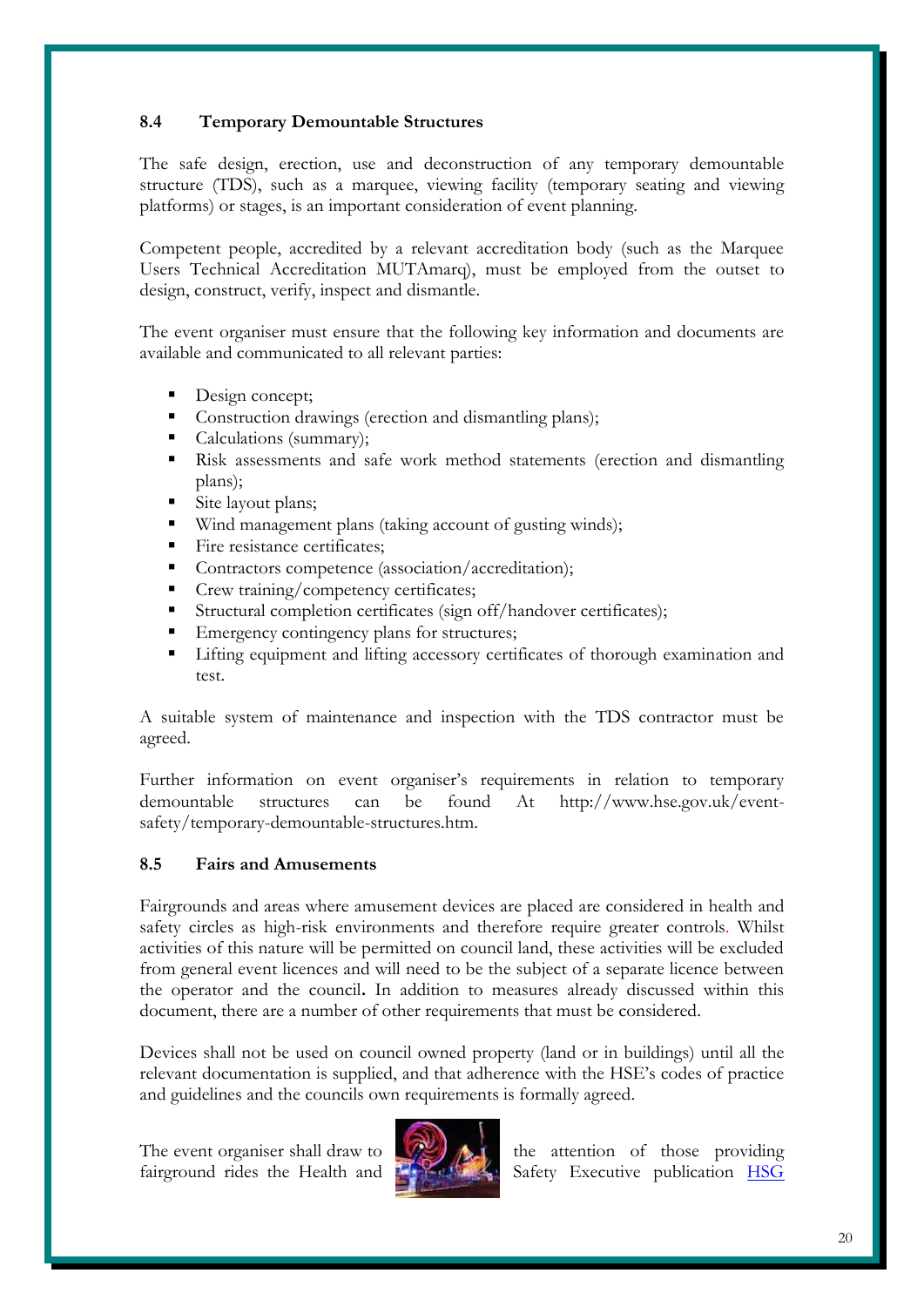175 - Fairgrounds and Amusement Parksto which they should comply. It should also be noted that the Council is requested by the HSE to compile a list of fair ground type events taking place on it's land. This list is passed through to the local HSE office. The HSE make unannounced visits to inspect safety standards at fixed and travelling fairs. They look at the levels of compliance with the standards set out in HSG175 (including maintenance of an up-to date operations manual containing all relevant documentation, e.g. the Declaration of Operational Compliance (DOC). They check that the DOC has been signed by a proven, competent inspection body, approved by the Amusement Devices Inspection Procedures Scheme (ADIPS).

Any showman or amusement device supplier providing fairground rides or amusement devices, for your event must supply the Council with the details of their:

- Insurance cover;
- **Certification (ADIPS) for each device;**
- Risk assessments; and
- A detailed plan of the site.

Note: If the device supplier does not belong to an association then an ADIPS type certification would be acceptable, providing that this certificate covers all the areas covered by an ADIP certificate and that the inspection etc is carried out by a competent person.

The controller of the ride must carry out inspections in accordance with HSG175 and complete a logbook, which is readily available for inspection by the relevant Council representative.

#### **Inflatables**



If a bouncy castle or other such inflatable device is to be provided, it must be erected and operated in accordance with HSE Guidance and have a certificate issued by either the National Association for Leisure Industry Certification (NAFLIC); the Inflatable Play Manufacturers Association Inspection Scheme (IPMA); or Amusement Devices Inspection Procedures Scheme (ADIPS) appointed inspection body.

In addition, each inflatable must have a clearly displayed and current, genuine inspection tag, denoting that it has been inspected by a competent inspector in accordance with the Performance Textiles Inflatable Play Accreditation (PIPA) Scheme. Verification that an inflatable has been inspected can be obtained via the PIPA website, by entering the relevant identification number of the inflatable.

#### **Trampolines**

Operators must be members of the [British Gymnastics Association](http://www.british-gymnastics.org/site/index.php?option=com_content&view=article&id=37&Itemid=101) (formerly British Trampoline Federation), and follow their code of practice.

It should be noted that free fall bungee type rides, are not allowed on Council land. Please discuss your requirements regarding this type of ride with the Council's representative.

#### **Coin-operated children's rides**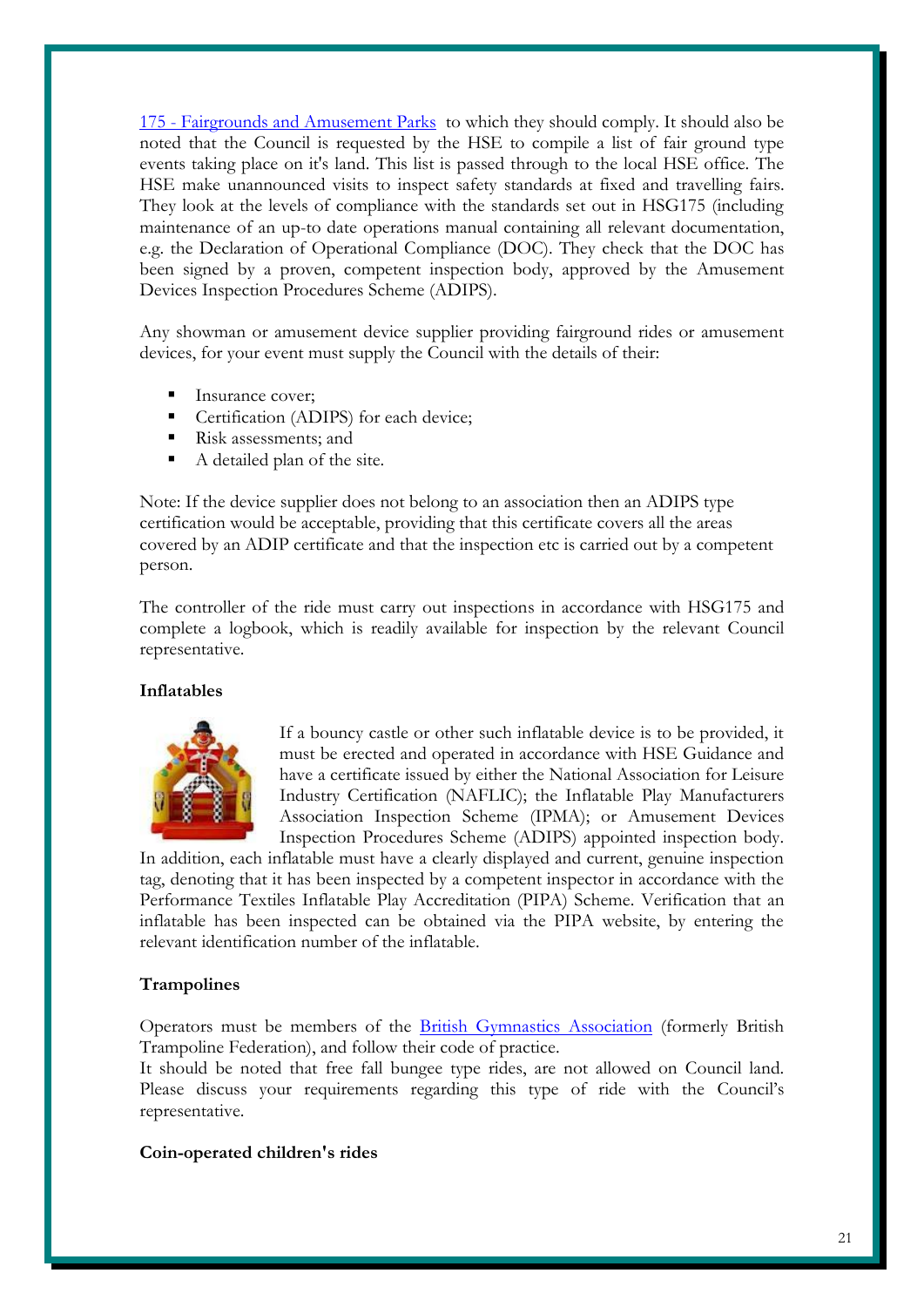This guidance has been developed in accordance with the steps and checks required by HSG175. The main features of the scheme consist of:

- Requirements for pre-use and in-service annual inspections; and
- The uses of a standard Declaration of Operational Compliance (DOC) form following annual test (thorough examination) and initial test inspections.

Registered inspection bodies for coin-operated children's rides need to comply with similar, but simplified, registration requirements to other registered inspection bodies. Inspection bodies registered under the main scheme already meet this requirement. The scheme has two separate service quality schedules corresponding to the two inspections required by coin-operated children's rides: the pre-service initial test and the in-service annual test.

The principal difference from the main scheme is that there is no need for the inspection body to be independent of the operating or ride manufacturing company. This does not mean that the standards for such rides should be lowered, as both inspection bodies and controllers need to follow the guidance in the relevant parts of HSG175.

Controllers need to have the following documentation before they use coin-operated children's rides:

- Declaration of Operational Compliance (DOC);
- Report of initial test; and
- Report of the annual test if ride is over one year old.

#### **Risk Assessment**

Before any amusement device or fair ground ride can be used on Council owned land the Council's representative must be in possession of a risk assessment for that device / ride. The area where the device(s) are to be located will also need a risk assessment. Further guidance on how to complete a risk assessment is available in this document.

#### **Insurance**

For children's rides a minimum level of liability insurance of  $\ell_2$  million is required in respect of each ride. In respect of adult rides a minimum limit of  $\ddot{1}$  5 million is required in respect of the ride. However, depending on the ride it may be that the Council will increase its requirement. It is the organiser's responsibility to ensure that evidence of cover is obtained and presented to the council. This is in addition to general insurance requirements for events outlined earlier in this document. Individual organisers will be notified of specific requirements.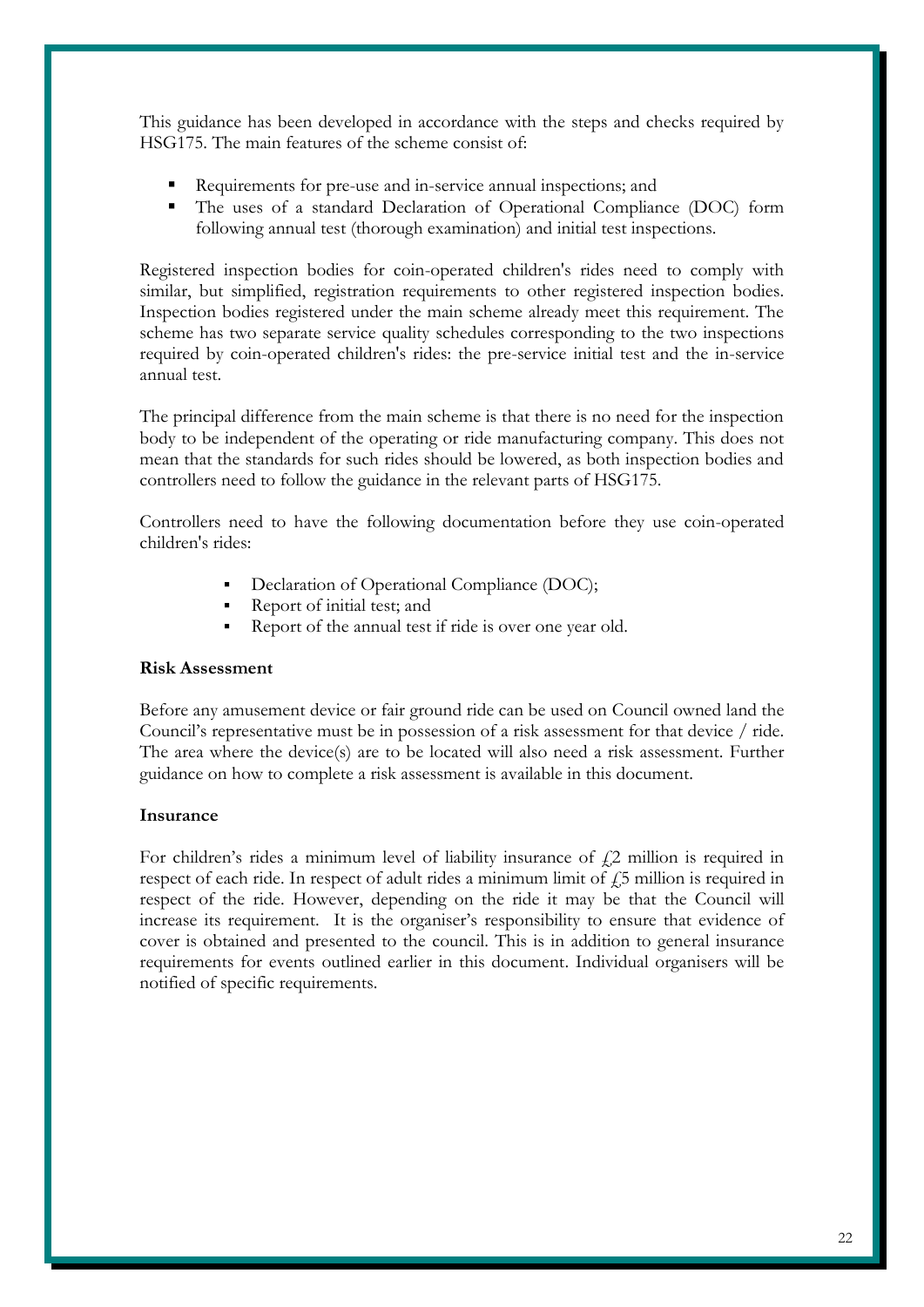#### **Showman's Guild**

Many fair grounds and amusement device operators are members of the Showman's Guild. As a member of the Showman's Guild members receive 'member benefits' such as help with their insurance cover. If your fair ground or amusement device provider is a member of the guild then you will also need to provide their membership number as proof before the council can accept their different insurance cover details. The membership number is usually annotated on the ADIPS DOC. This should be checked by the organiser.

#### **Site Plan**

You should include as much detail as possible on your site plan. It will need to show any or all of the following were appropriate;

- The distances between each ride/ device;
- Access/egress points;
- Emergency vehicle routes;
- Fire points;
- Car parking areas;
- Pedestrian routes;
- Pedestrian barriers.

This list is not exhaustive.

#### **9. Event Management Plan**

In summary, this guide has been produced in order to help you effectively plan and manage your event. The following documents are designed to ensure effective communication and co-ordination between the organiser, the Council and the emergency services.

Your Event Management Plan should consist of the following: -

- 1. Management arrangements for the event Event Notification Form and Event Planning Form
- 2. Gridded Site Plan/Temporary Structure Plans/Fixed Structure Plans
- 3. Risk Assessment, site arrangements and organisation schedules
- 4. Emergency and Contingency Arrangements
- 5. Any other relevant documents/information, e.g. ADIPS, Statement of Intent, etc.

Include details of the arrangements for dealing with the areas of special risk and identify those responsible and their qualification(s).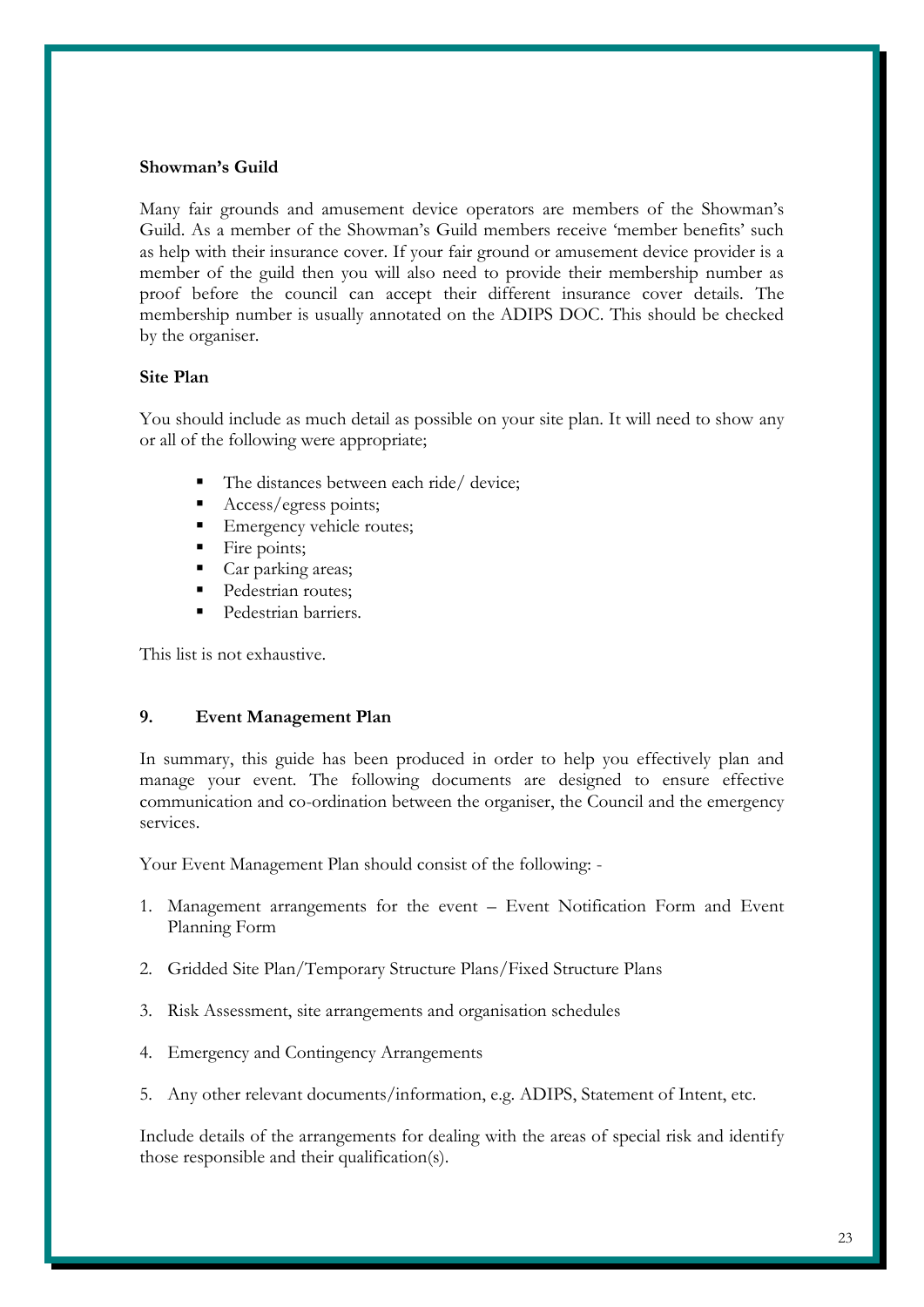Other arrangements that will need consideration will include arrangements for site clearance of refuse and litter following the event and how it will be handled during the event. If event security personnel are to be employed, who will these be and are they registered.

The Council representatives may request any additional information as deemed appropriate.

| <b>Council Contacts</b>  | <b>Email Address</b>                     | <b>Contact Number</b> |
|--------------------------|------------------------------------------|-----------------------|
| East Riding of           | Customer.services@eastriding.gov.uk      | 01482 393939          |
| Yorkshire Council        |                                          |                       |
| <b>Highways Events</b>   | Highways.customer.care@eastriding.gov.uk | 01482 395629          |
| Officer                  |                                          |                       |
| Streetscene              | Highways.customer.care@eastriding.gov.uk | $(0845)$ 600 1666     |
| Licensing Officer        | licensing@easting@gov.uk                 | 01482 396296          |
| <b>Trading Standards</b> | Trading.standards@eastriding.gov.uk      | 01482 393939          |
| Food Safety              | food.services@eastriding.gov.uk          | 01482 396301          |
| Environmental            | Env.willerby@eastriding.gov.uk           | 01482 395580          |
| Services                 |                                          |                       |
| Environmental            | Noise.control@eastriding.gov.uk          | 01482 396301          |
| Health (Noise)           |                                          |                       |

#### **10. Useful Contacts Information**

| Organisation                      | <b>Address</b>             | <b>Contact Number</b> |
|-----------------------------------|----------------------------|-----------------------|
| Humberside Police                 | Priory Road, Hull          | 101                   |
| Humberside Fire Authority         | Hessle High Road           | 01482 565333          |
| Yorkshire Ambulance and           | Shipton Road, York         | 0845 124 1241         |
| Paramedic Service NHS             |                            |                       |
| Trust                             |                            |                       |
| <b>Beverley Magistrates Court</b> | Champney Road, Beverley    | 01482 861607          |
| Maritime & Coastguard             | Marine Office - Crosskill  | 01482 866606          |
| Agency                            | House, Mill Lane, Beverley |                       |
|                                   | Coastguard Office -        | 01262 672317          |
|                                   | Limekiln Lane, Bridlington |                       |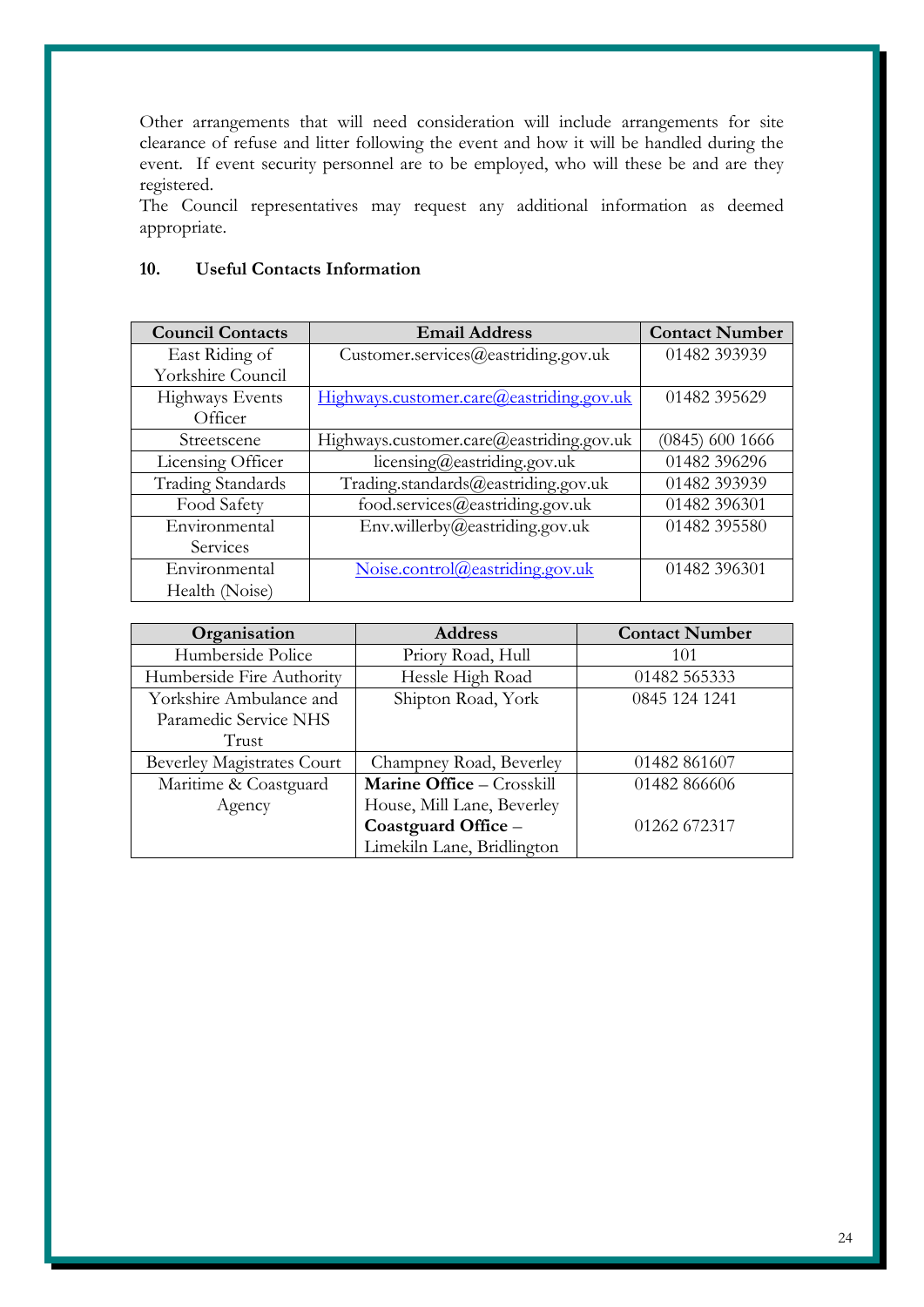| <b>Customer Service</b><br>Centre | <b>Address</b>                                      |
|-----------------------------------|-----------------------------------------------------|
| Haltemprice                       | East Riding Leisure - Haltemprice, Springfield      |
|                                   | Way, Anlaby, HU10 6QJ                               |
| Beverley                          | Cross Street, Beverley, HU17 9BA                    |
| Bridlington                       | Town Hall, Quay Road, Bridlington, YO16 4LP         |
| Brough                            | Petuaria Centre, Centurion Way, Brough, HU15<br>1AY |
| Cottingham                        | Civic Hall, Market Green, Cottingham, HU16 5QG      |
| Driffield                         | Mill Street, Driffield, YO25 6TR                    |
| Goole                             | Council Offices, Church Street, Goole, DN14 5BG     |
| Hedon                             | 2 New Road, Hedon, HU12 8EN                         |
| Hessle                            | Hessle Centre, Southgate, Hessle, HU13 0RB          |
| Hornsea                           | 75 Newbegin, Hornsea, HU18 1PA                      |
| Howden                            | 69 Hailgate, Howden, DN14 7SX                       |
| Market Weighton                   | Wicstun Centre, 14 Beverley Road, Market            |
|                                   | Weighton, YO43 3JP                                  |
| Pocklington                       | Pocela Centre, Railway Street, Pocklington, YO42    |
|                                   | 2OU                                                 |
| Withernsea                        | Queen Street, Withernsea, HU19 2HH                  |

The contact telephone number for Customer Service Centres is 01482 393939 or 0845 122 5000 (local rate number).

#### **11. Recommended Reading**

The following publications provide additional information and advice on safety at events. Although these normally relate to medium to large events they are often helpful for all events. You should ensure that you have the most up to date version.

#### **Council Documents**

Holding a Small Street Party Guidance Note

#### **Health and Safety Executive (HSE) Documents**

Many of these references are available, free to download from the **HSE's website**,

- Steps to Risk Assessment
- Fairgrounds and Amusement Parks Guidance on Safe Practice
- The Radiation Safety of Lasers Used for Display Purposes
- A Guide to Organising Safe Firework Displays
- Working Together on Firework Displays HSE priced publication
- Managing Crowds Safely
- The Purple Guide to Health, Safety and Welfare at Music and Other Events (Non-HSe Publication, subscription required)
- Guidance on the Amusement Device Inspection Procedures Scheme (ADIPS)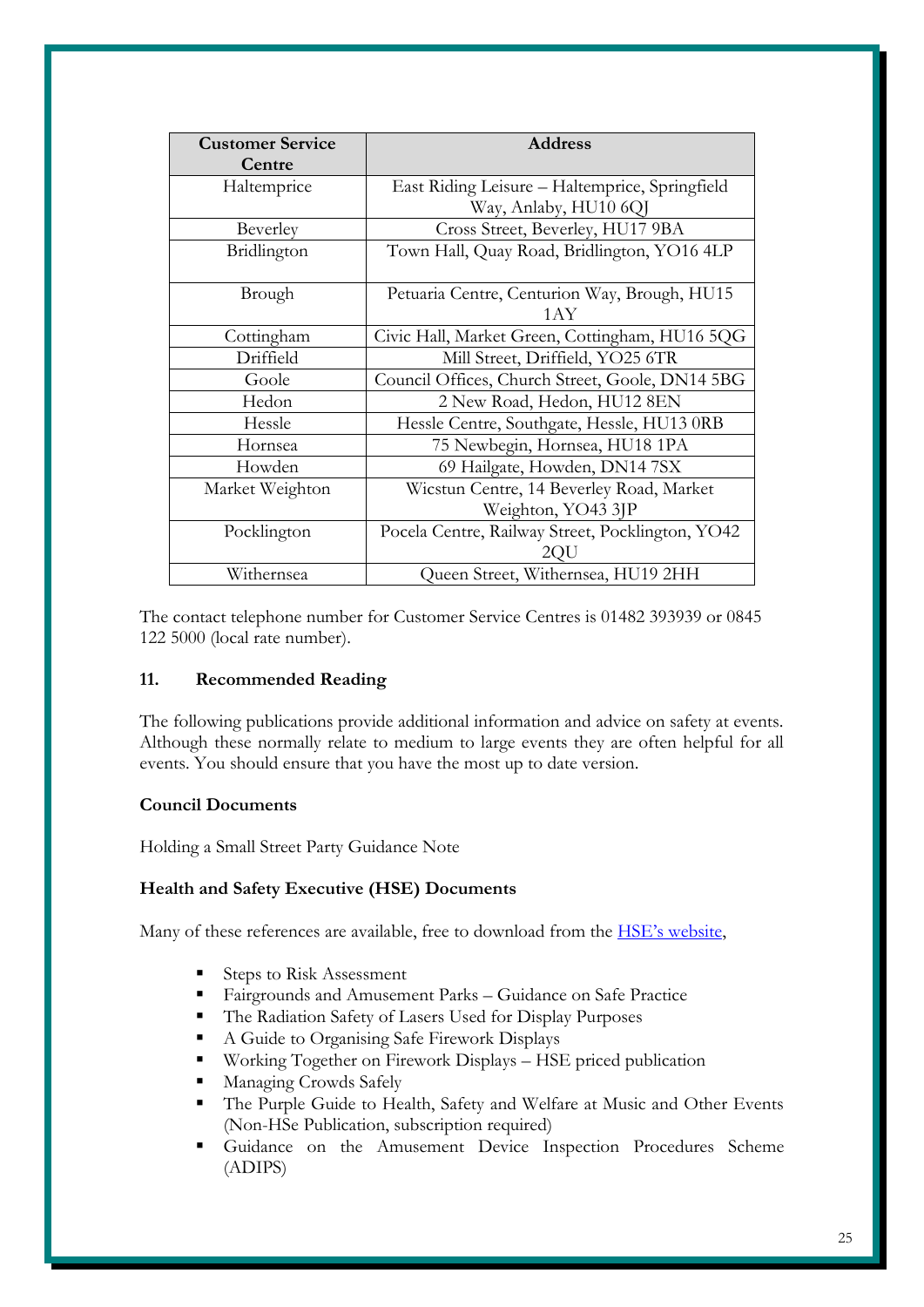- **Electrical Safety for Entertainers**
- Health and Safety at Motor Sport Events (HSE Priced Publication)
- Preventing or Controlling Ill Health from Animal Contact at Visitor AttractionsSmall-scale use of LPG in cylinders
- Safe operation of passenger carrying amusement devices

#### **Other Relevant Documents**

- **Inflatable-bouncing devices Royal Society for the Prevention of Accidents** (RoSPA).
- Code of Practice for Outdoor Events The National Outdoor Events Association.
- [PIPA Inflatable Play Inspection website](http://www.pipa.org.uk/) (www.pipa.org.uk)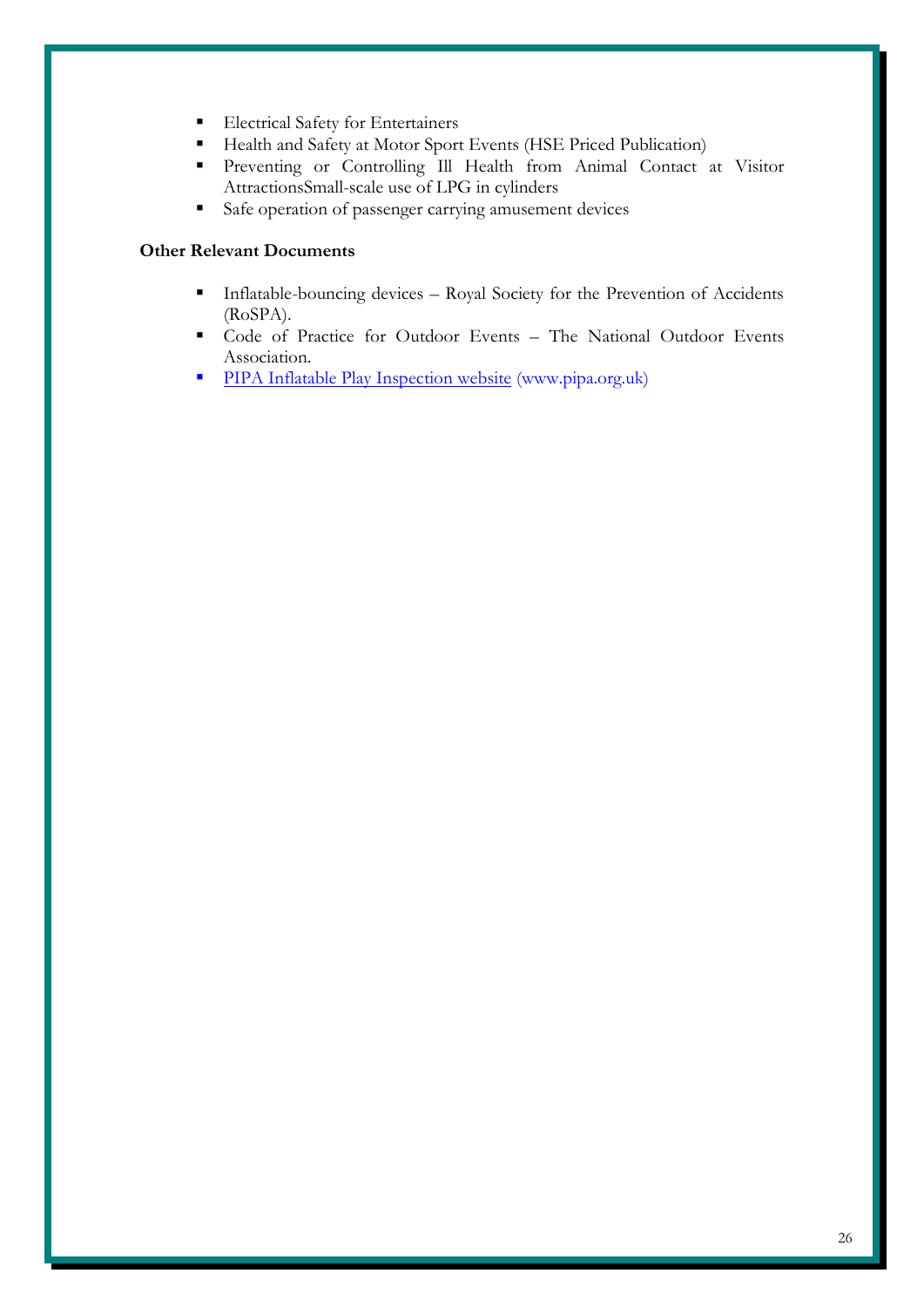### **APPENDIX 1**



## **Event Notification Form**

**To ensure yours and others safety please return this completed form to East Riding of Yorkshire Council at least 3 months in advance of the event.**

#### **Date of event:**

| Time of event:                          | Start: | Finish:                                      |
|-----------------------------------------|--------|----------------------------------------------|
| Numbers attending: (approx.)            |        |                                              |
| Event description:                      |        |                                              |
| $\Box$ Fairs/Amusement devices          |        | $\Box$ School/college event?                 |
| $\Box$ Sporting event                   |        | $\Box$ Fetes, festivals, carnivals and galas |
| $\Box$ Fireworks display and/or Bonfire |        | $\Box$ Charity event                         |

----------------------------------------------------------------------------------------------------------

□ Concert □ Other (please specify)

 $\Box$  Re-enactments  $*$ 

-----------------------------------------------

\*Please clarify the type of re-enactment and give details of the organisation involved below:

#### **Where is your event being held:**

| Area for proposed event   | Telephone    |
|---------------------------|--------------|
| Highways/car parks        | 01482 395629 |
| Village greens/green land | 01482 395629 |
| Foreshores                | 01262 678255 |
| Any other council land    | 01482 393930 |
| Private land              | 01482 396291 |

**Details of location (Please provide the full address, including post code if possible):**